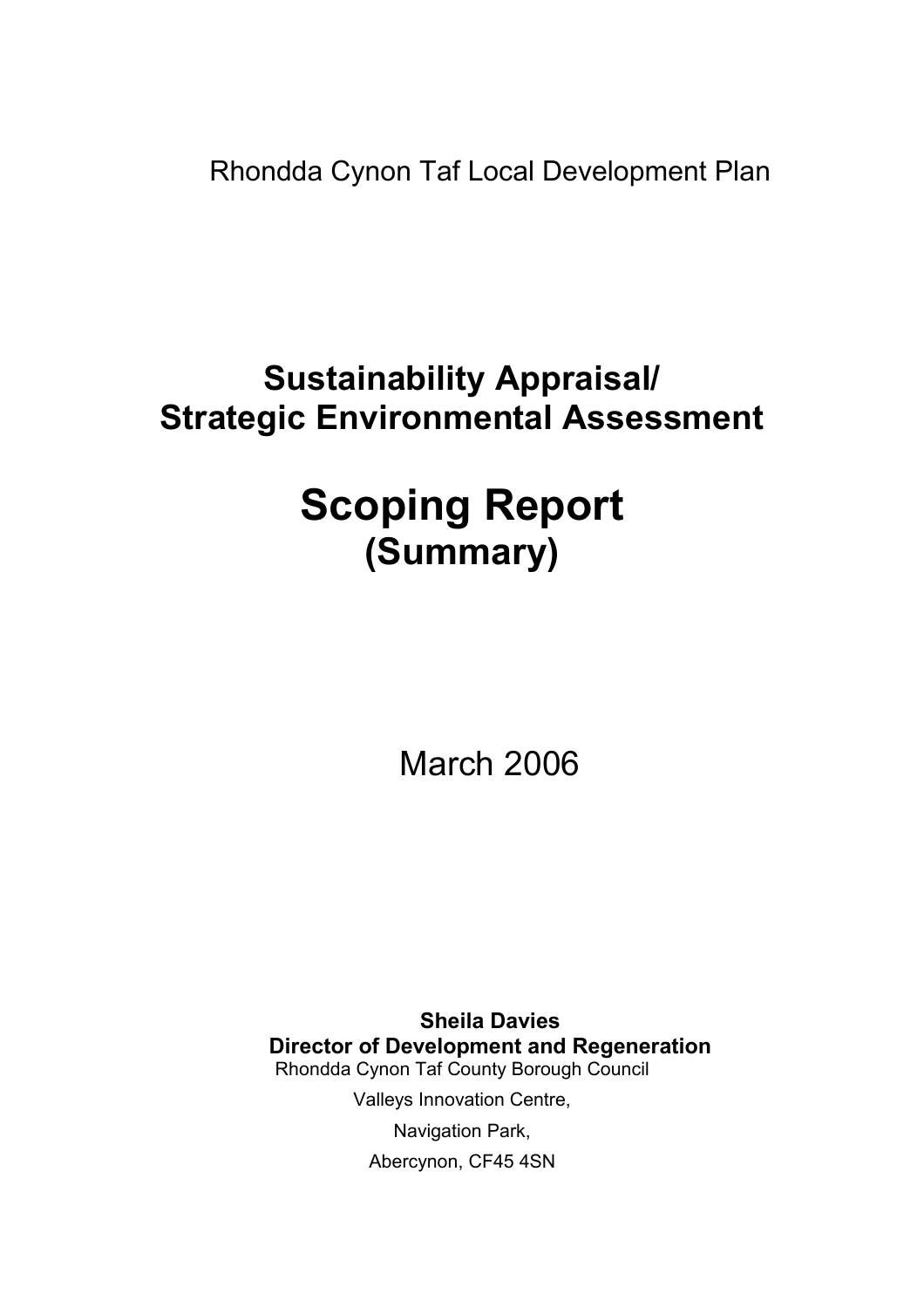# **CONTENTS**

- 1.0 Introduction
- 2.0 Review of Relevant Plans and Programmes
- 3.0 Baseline Conditions
- 4.0 SA Technical Workshop
- 5.0 Sustainability Problems, Objectives and Key Issues
- 6.0 Proposed SA Framework SA Framework SA Monitoring: Potential Targets and Indicators
- 7.0 Summary and Next Steps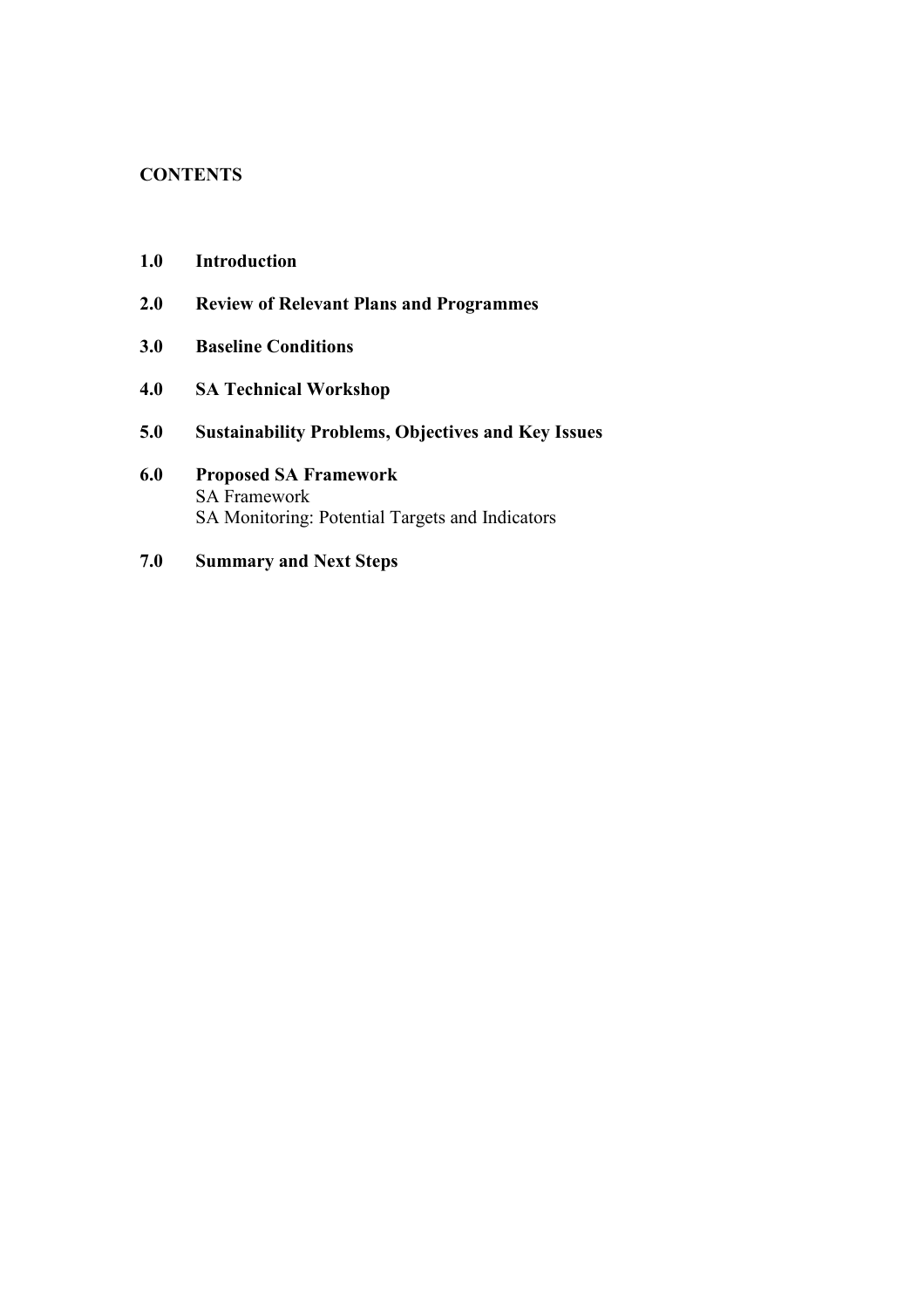#### 1.0 INTRODUCTION

#### This Report

1.1 This document has been prepared as the Scoping Report for the Sustainability Appraisal (SA) of the Rhondda Cynon Taf Local Development Plan (LDP) 2006 - 2021. It sets out the key sustainability issues and objectives for the County Borough, and is intended, through consultation, to make the plan more sustainable. The issues and sustainability objectives identified during this Scoping stage will form the basis for subsequent SAs of the LDP. The goal of sustainable development<sup>1</sup> is to enable people to satisfy their basic needs and enjoy a better quality of life without compromising future generations.

Requirements for Sustainability Appraisal / Strategic Environmental Assessment

- 1.2 In accordance with the Planning Act  $(2004)^2$ , LDPs must be subject to Sustainability Appraisal (SA). The SA process assists Local Authorities to fulfil the requirement of "contributing to the achievement of Sustainable Development" in land use plan making.
- 1.3 In preparing the LDP, Local Authorities are also required to carry out Strategic Environmental Assessment (SEA) in accordance with European and UK legislation.<sup>34</sup> The UK Government has prepared SA Guidance<sup>5</sup> on undertaking SA of LDPs. This advises that an integrated approach to SA and SEA should be pursued, so that the SA process incorporates the SEA requirements. This involves extending the breadth of (predominantly environmental) issues required to be considered under SEA to cover the full range of aspects (including social and economic aspects) for sustainability.The Welsh Assembly Government has produced draft guidance on undertaking SA of LDPs.<sup>6</sup> This guidance recommends an integrated approach to SA/SEA to avoid 'unnecessary confusion and duplication'. Therefore, the SA for the Rhondda Cynon Taf LDP is being undertaken to incorporate the requirements of SEA as one integrated process. This integrated process is hereafter referred to in this document as SA.

#### The Purpose of SA/SEA

1.4 SA assists in promoting sustainable development through integrating sustainability considerations into plan making. It is an iterative, ongoing process and integral to plan making. SEA considers the effects of the emerging LDP on the environment. It must predict and evaluate the significant effects of the plan, including alternatives and propose measures to

 $\overline{a}$ 1 One Future – different paths: the UK's shared framework for sustainable development, Defra, 2005 <sup>2</sup> Planning and Compulsory Purchase Act 2004

 $3$  EU directive 2001/42/EC on the assessment of the effects of certain plans and programmes

 $4$  Environmental assessment of Plans and Programmes Regulations (SI No 1633)

<sup>&</sup>lt;sup>5</sup> ODPM November 2005 Sustainability Appraisal of Regional Spatial Strategies and Local Development Documents

<sup>6</sup> Welsh Assembly Government, September 2005. Local Development Plan Manual: Consultation Draft.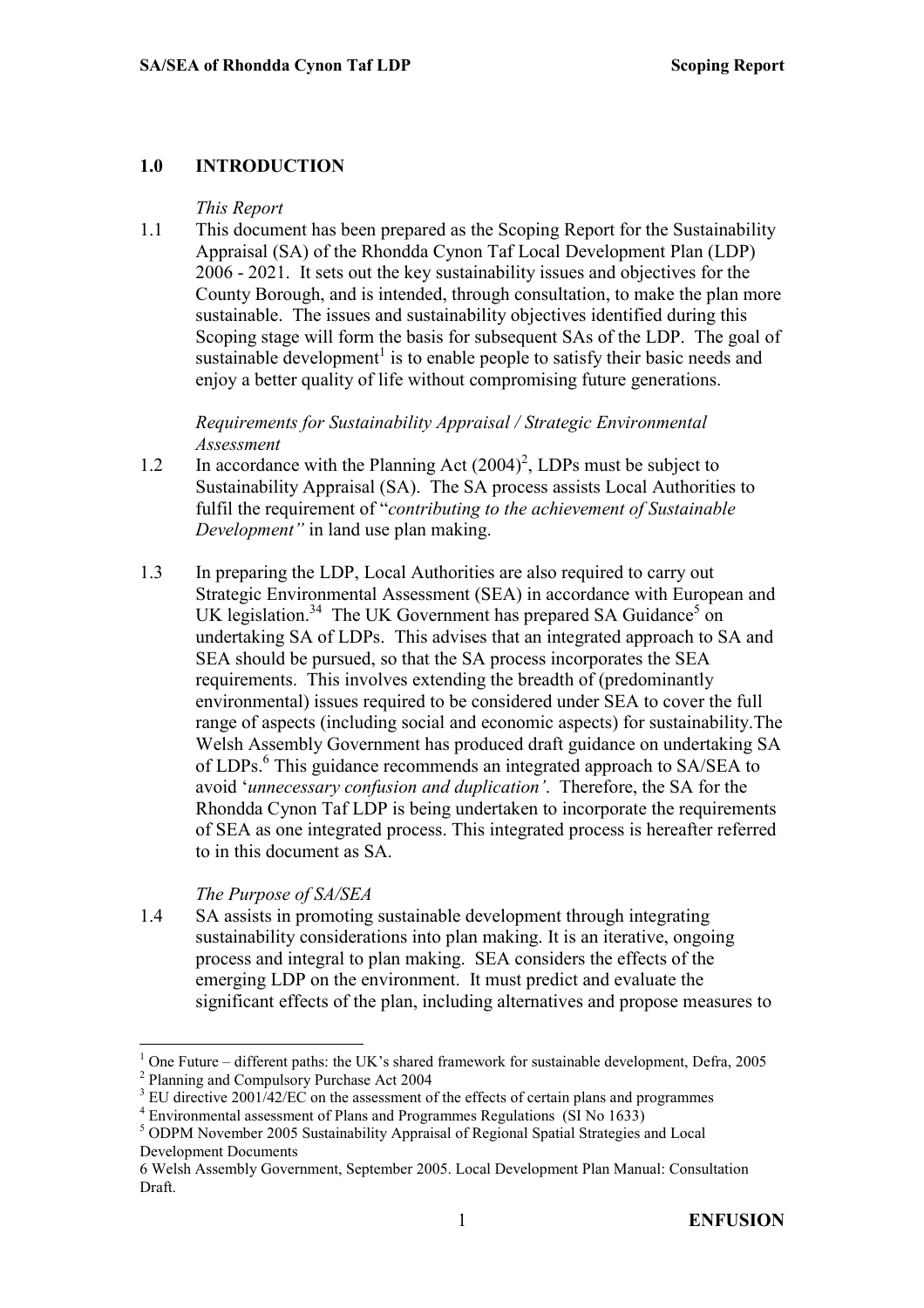offset any adverse effects identified. SA also includes measures to monitor the sustainability impacts of the LDP during its implementation.

The SA Process

- 1.5 The SA Guidance<sup>5</sup> sets out a staged approach to the SA process:
	- Stage A Setting the Context and Objectives, Establishing the Baseline and deciding on the Scope
	- Stage B Developing and Refining Options
	- Stage  $C$  Appraising the Effects of the draft Plan
	- Stage D Consulting on the draft Plan and Sustainability Appraisal Report
	- Stage E Monitoring Implementation of the Plan

#### The SA Scoping Process and this SA Scoping Report

- 1.6 The Scoping process includes the following key aspects:
	- Identifying other relevant plans, programmes and sustainability objectives
	- Collecting relevant baseline information including social, economic and environmental information
	- Identifying sustainability problems, objectives and key issues for the SA, and LDP to address
	- Developing the SA Framework consisting of the SA objectives to be used for appraisal, suggesting indicators and targets to be used for monitoring progress
	- Consulting on the scope of the SA
- 1.7 The scoping process helps to ensure that the SA covers the key sustainability issues that are relevant to the development planning system in Rhondda Cynon Taf. This Scoping Report summarises the studies carried out so far under Stage A of the Sustainability Appraisal process. It is presented as a summary report to assist the consultees by directing them to key issues for comment.

#### SA/SEA Consultation

- 1.8 The aim of the scoping consultation is to ensure that all the relevant sustainability issues are identified in order that they may inform the further development of the LDP. Scope of the appraisal should be undertaken with the three statutory SEA consultees (Countryside Council Wales, Cadw (Welsh Historic Monuments), and the Environment Agency Wales). Since we are undertaking an integrated appraisal (considering social and economic as well as environmental aspects), we are also sending the Scoping Report to other key stakeholders, as well as making it available to the public on the Council's Website (http://www.rhondda-cynon-taff.gov.uk) to promote debate.
- 1.9 This scoping Report will be available for consideration for a period of five weeks from  $23<sup>nd</sup> March - 28<sup>th</sup> April 2006$

 $\overline{a}$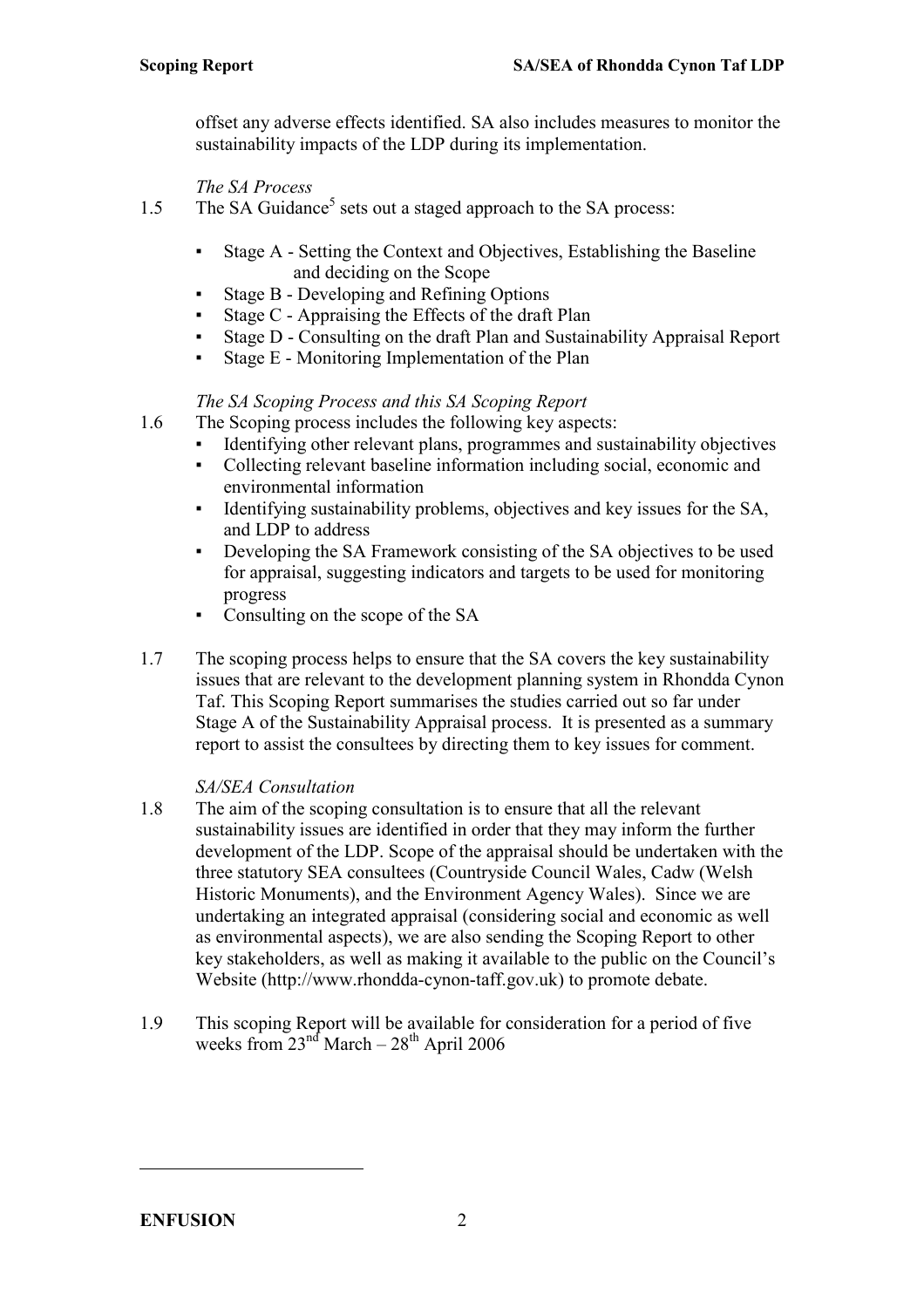#### Considerations for Consultees

- 1.10 This Scoping Report presents a proposed SA Framework (sustainability objectives, and decision aiding questions). It also suggests possible indicators and targets to assist with future monitoring of the sustainability of the plan. Although the current list is exhaustive it is intended to select a small number of the most useful indicators for this process. The framework has been developed from a review of relevant plans and programmes, analysis of baseline information, and identification of sustainability issues for Rhondda Cynon Taf. Through a technical workshop held with officers and key stakeholders. Consultees are invited to consider the following questions:
	- Are there any additional key sustainability problems, objectives or issues relevant to land use planning for which sustainability objectives should be developed?
	- **Are there any other relevant decision-aiding questions that could** help with the Appraisal and what the LDP can do?
	- Is there any further information available that could be used to measure whether sustainability objectives are being progressed?
	- Which Targets and Indicators are most appropriate for future measurement of progress towards each sustainability objective?

Please send responses by 28<sup>th</sup> April 2006 to:

Barbara Carroll **Director** Enfusion Ltd Treenwood House Rowden lane Bradford on Avon BA15 2AU

t: 01225 867112 e: barbara.carroll@enfusion.co.uk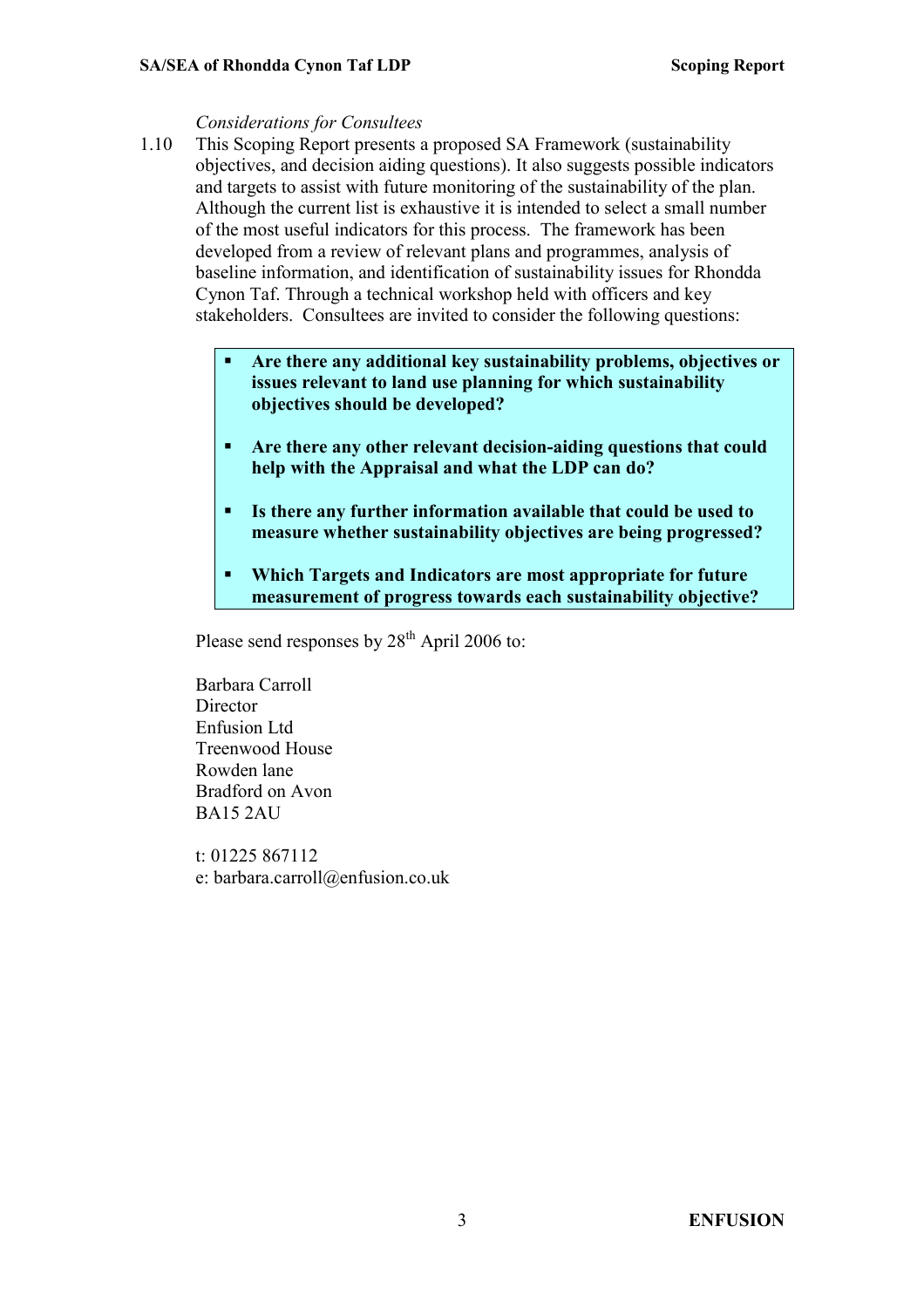#### 2.0 REVIEW OF RELEVANT PLANS AND PROGRAMMES

#### **Introduction**

2.1 In order to establish a clear scope for the SA of the LDP it is necessary, and a requirement of SEA, to review and develop an understanding of the wider range of policies, plans and strategies that are relevant to the LDP. This includes International, EU, National, Regional and local level policies, plans and strategies.

#### Methodology

2.2 A list of relevant plans and programmes (PPs) for the SA was compiled and for each PP, objectives and issues relevant to the SA and LDP processes were identified. The review of relevant PPs is set out in Appendix I

#### Key Issues and Opportunities

- 2.3 Key issues and opportunities identified for Rhondda Cynon Taf from the review of relevant plans and programmes (PP) include:
	- the need for a coherent framework for service delivery across the County Borough
	- recognising the importance of good housing conditions to good health, well being and education
	- developing an integrated transport structure
	- the need for public transport to combat social exclusion
	- the need to support the creation of new employment and regeneration opportunities
	- protecting and enhancing the quality of the environment, local distinctiveness, cultural and historical heritage
	- details adhering to the waste hierarchy and maximising recycling
	- promoting sustainable travel and access to services and facilities
	- conserve and enhance the biodiversity of Rhondda Cynon Taf
	- protection and enhancement of the Brecon Beacons National Park
	- $\blacksquare$  the role of education in promoting employment opportunities and standards of living
- 2.4 The findings of this review of relevant plans and programmes has informed Section 5 of this report (sustainability problems, objectives and key issues) which provides a summary of how, or if, the SA of the LDP can address the identified issues. It will be drawn upon as part of the evidence base during the assessment of predicted effects of particular aspects of the emerging LDP including plan options and policies.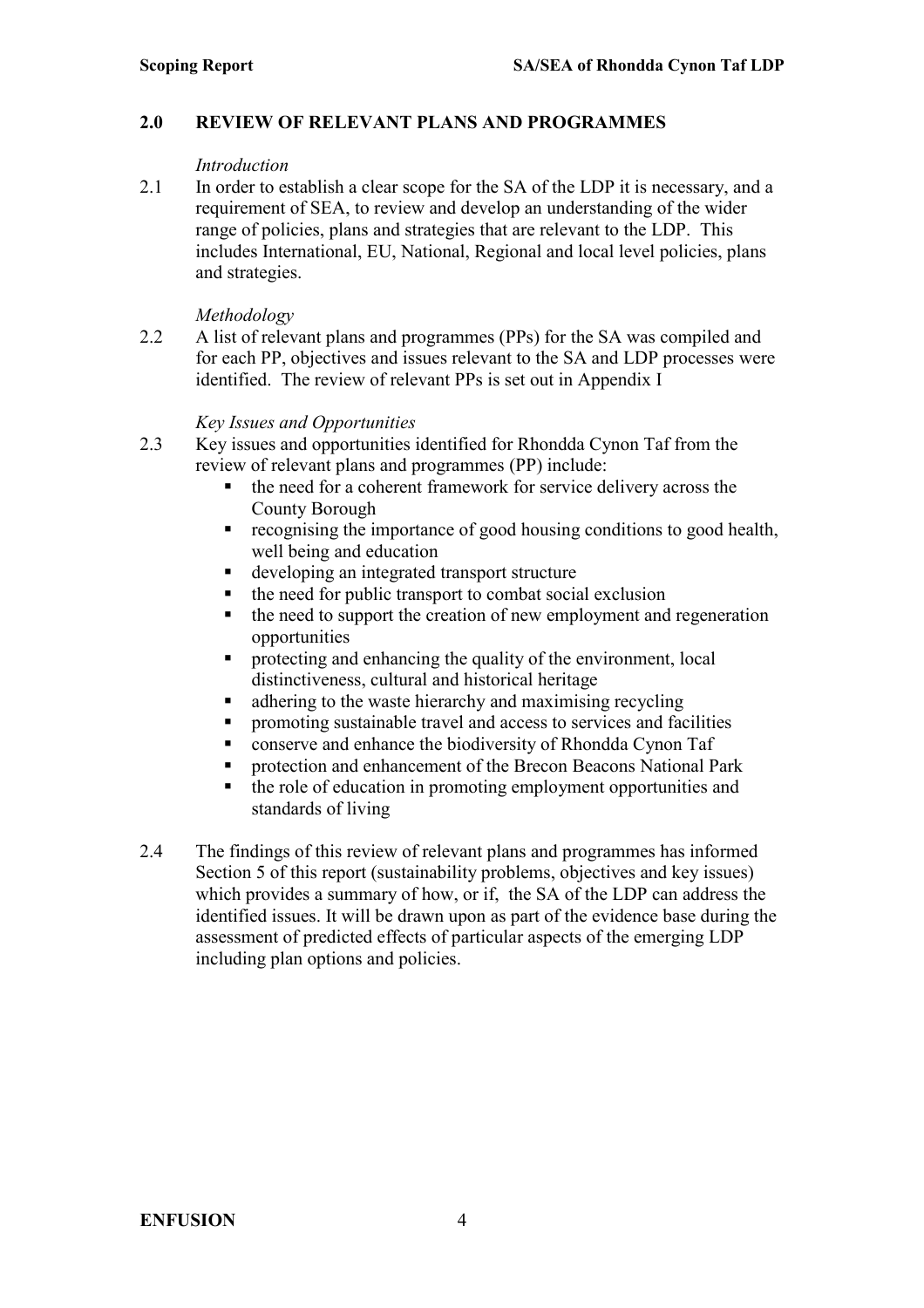#### 3.0 BASELINE CONDITIONS

- 3.1 Collection of baseline information is required under SEA legislation, and is fundamental to the SA process to provide a background to, and evidence base for, identifying sustainability problems and opportunities in Rhondda Cynon Taf and providing the basis for predicting the effects of the LDP. To make judgements about how the emerging content of the LDP will progress or hinder sustainable development, it is essential to understand the economic, environmental and social circumstances in Rhondda Cynon Taf today and their likely evolution in the future. The aim is to collect only relevant and sufficient data on the present and future state of the County Borough to allow the potential effects of the Local Development Plan to be adequately predicted.
- 3.2 The draft WAG SA Guidance proposes a practical approach to data collection, recognising that information may not yet be available, and that information gaps for future improvements should be reported as well as the need to consider uncertainties in data. Collection of baseline information should be continuous as the SA process guides plan making and as new information becomes available.
- 3.3 SA Guidance advises that, where possible, information should be collated to include:
	- $\blacksquare$  'comparators' (i.e. the same information for different areas) as points of reference against which local data may be compared
	- established targets, which will highlight how far the current situation is from such thresholds
	- $\blacksquare$  trends to ascertain whether the situation is currently improving or deteriorating
- 3.4 The baseline information has been compiled in a table showing data for Rhondda Cynon Taf compared with data, where available, for, the South Wales Region, and Wales. We have also sought to identify targets and trends, and summarise the key issues arising for particular SA topics. Identification of key sustainability problems, objectives and issues assist in developing the SA Framework. This table is presented in Appendix II. Key examples of characteristics apparent from the baseline information, relative to other areas, are summarised below.

#### Environment

- Rhondda Cynon Taf has a large amount of land designated for biodiversity protection.
- The previous industrial use of the area has led to degradation of the water environment.
- There are 20 wind turbines in the Plan area. Part of the County Borough is encompassed by one of the proposed TAN8 (Wales) Strategic Search Areas .
- The topography and water environment of Rhondda Cynon Taf means that large areas of the valley floors are prone to flooding, especially along river frontages where ribbon development has occurred.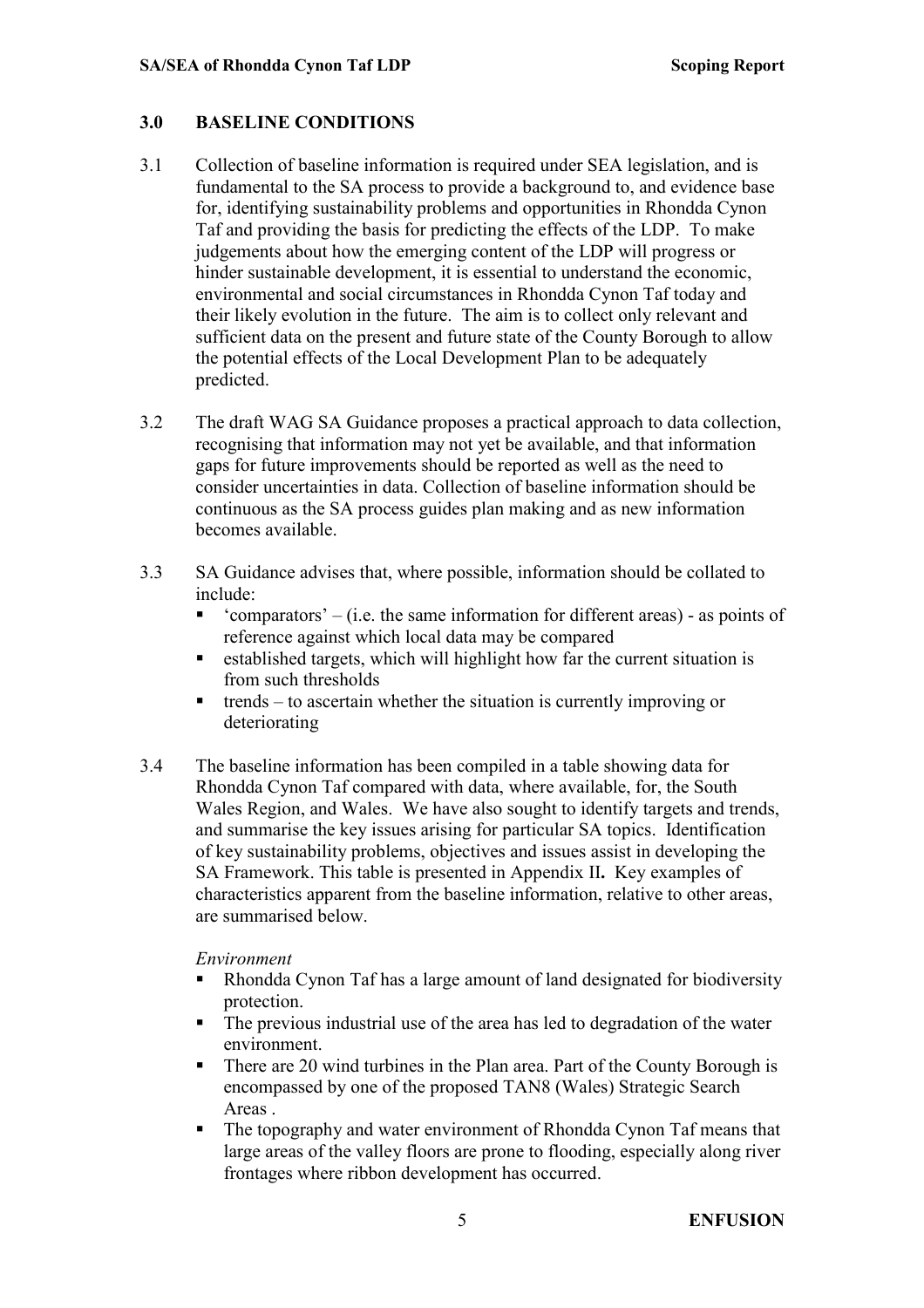- 4.2% of the Brecon Beacons National Park lies within the plan area to the north.
- 94.1% of the land in Rhondda Cynon Taf is of Grade 4 or 5 (low grade).
- Degradation of the landscape.

#### Waste

- Rhondda Cynon Taf show a net import of waste to its' landfill sites of 132,000 tonnes in 2003
- Rhondda Cynon Taf has shown a relative decrease in municipal waste generated compared to neighbouring County Boroughs.

#### Development

- The undulating nature of the topography of the area will guide suitability of locations for development.
- Rhondda Cynon Taf's foul drainage system is old and overloaded.

#### Communities/Health

- Rhondda Cynon Taf ranks  $5<sup>th</sup>$  in England and Wales (out of 376 areas), for the proportion of population with a limiting long term illness, and general health 'not good'.
- <sup>17</sup> of Rhondda Cynon Taf's 53 electoral wards are amongst the 100 most deprived in Wales
- 53% of the housing stock is terraced.
- Depopulation affecting the valleys
- Decreasing population overall but increase in south

#### Transport

- Away from the two north/south main routes (the A4119 and A470). accessibility in the County Borough is poor.
- 62% of people travel to work by car, ranking  $19<sup>th</sup>$  out of 376 for England and Wales, however, 31.6% of households do not have a car.
- Poor access to facilities

#### Culture

- Rhondda Cynon Taf has a rich cultural heritage but few sites are statutorily protected.
- Rhondda Cynon Taf has the highest percentage of Welsh speakers in Mid Glamorgan (9.8% speak, read and write Welsh).

#### Employment

- <sup>18.8%</sup> of all residents work outside the County Borough, the third largest percentage net outflow in Wales.
- The County Borough is covered by Objective 1 European funding. The Gross Domestic Product for Rhondda Cynon Taff was estimated, at the time of Objective 1 designation, as being 64.5% of the EU average.
- $\blacksquare$  The majority of people are employed in manufacturing (22.9%)
- 221.61 ha of land allocated for employment in the previous plan has not been taken up
- $\blacksquare$  44% of the population have no qualifications.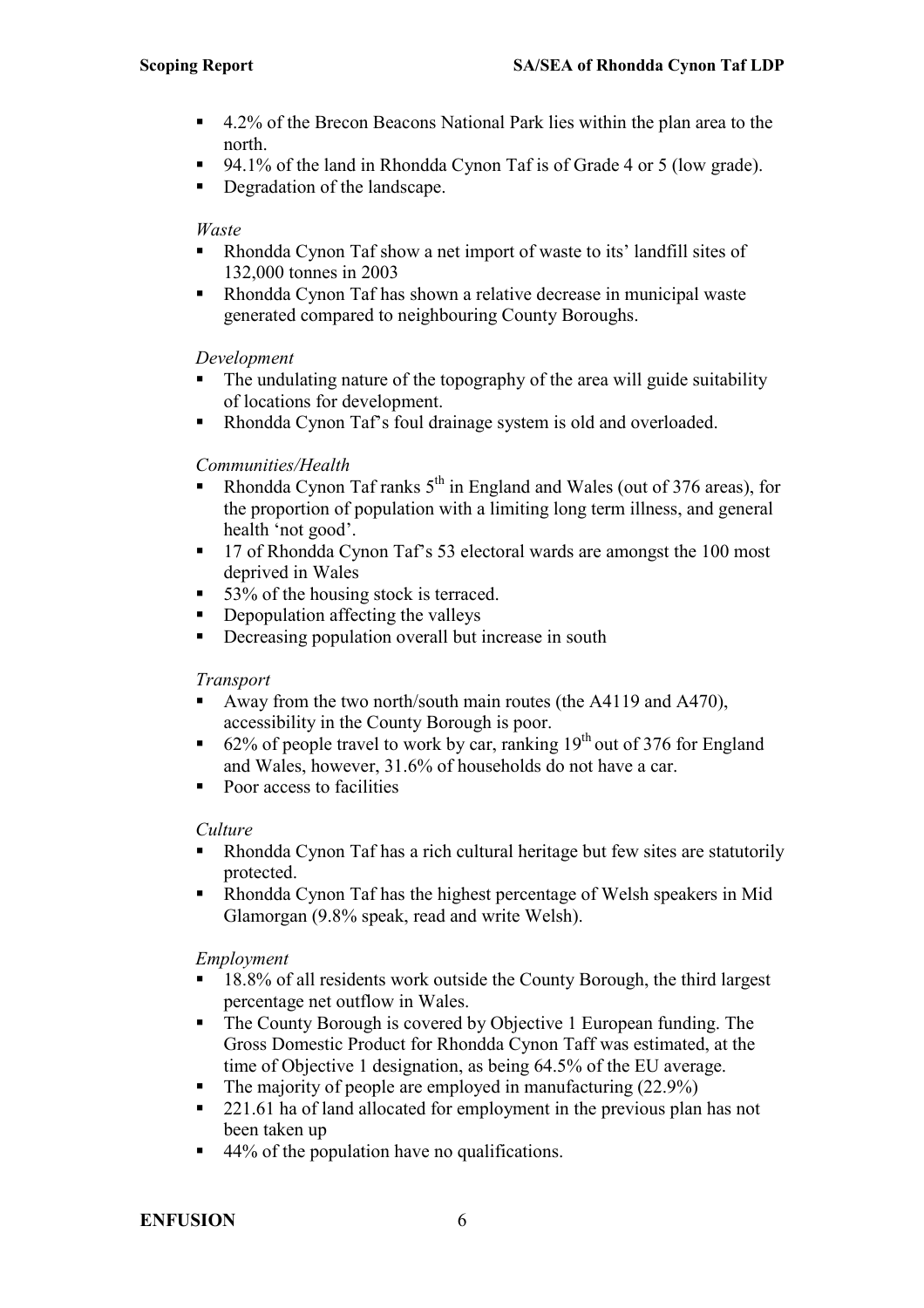- Mineral extraction is an important industry within the economy of Rhondda Cynon Taf (Tower Colliery is the only deep mine left in Wales).
- 3.5 The SEA Directive requires identification of "the relevant aspects of the current state of the environment and likely evolution thereof without implementation of the plan or programme". Prediction of **future trends** can be highly uncertain but key trends identified from the available baseline data, and therefore potential sustainability issues, are as follows:
	- An increase in emissions per capita of  $CO<sup>2</sup>$  as a result of car usage over other forms of transport
	- A difficulty in providing adequate water supplies for parts of Wales during dry summers by 2025
	- An increase in flooding in low lying areas
	- An increase in renewable energy projects
	- A decrease in water quality through an inadequate sewerage system
	- A decrease in municipal waste generated
	- An increase in household waste recycling
	- $\blacksquare$  A decrease in soil quality
	- Continuing depopulation
	- An increase in deprivation
	- An increase in ill-health
	- An increase in drug-related crime
	- An increase in development on unprotected sites which are potentially of importance for cultural or archaeological heritage
	- A decrease in speakers of the Welsh Language
	- **Increase in tourism**
	- An increase in people travelling to work by car
	- An increase in roads/access
- 3.6 As a land use plan the LDP will not be able to address every sustainability problem, objective and key issue identified through the review of PPs and baseline information. The key issues for sustainability outlined above are focused within the remit of the LDP. The decision-aiding questions within the proposed SA Framework in the following section are also intended to reflect what the LDP can do about sustainability issues.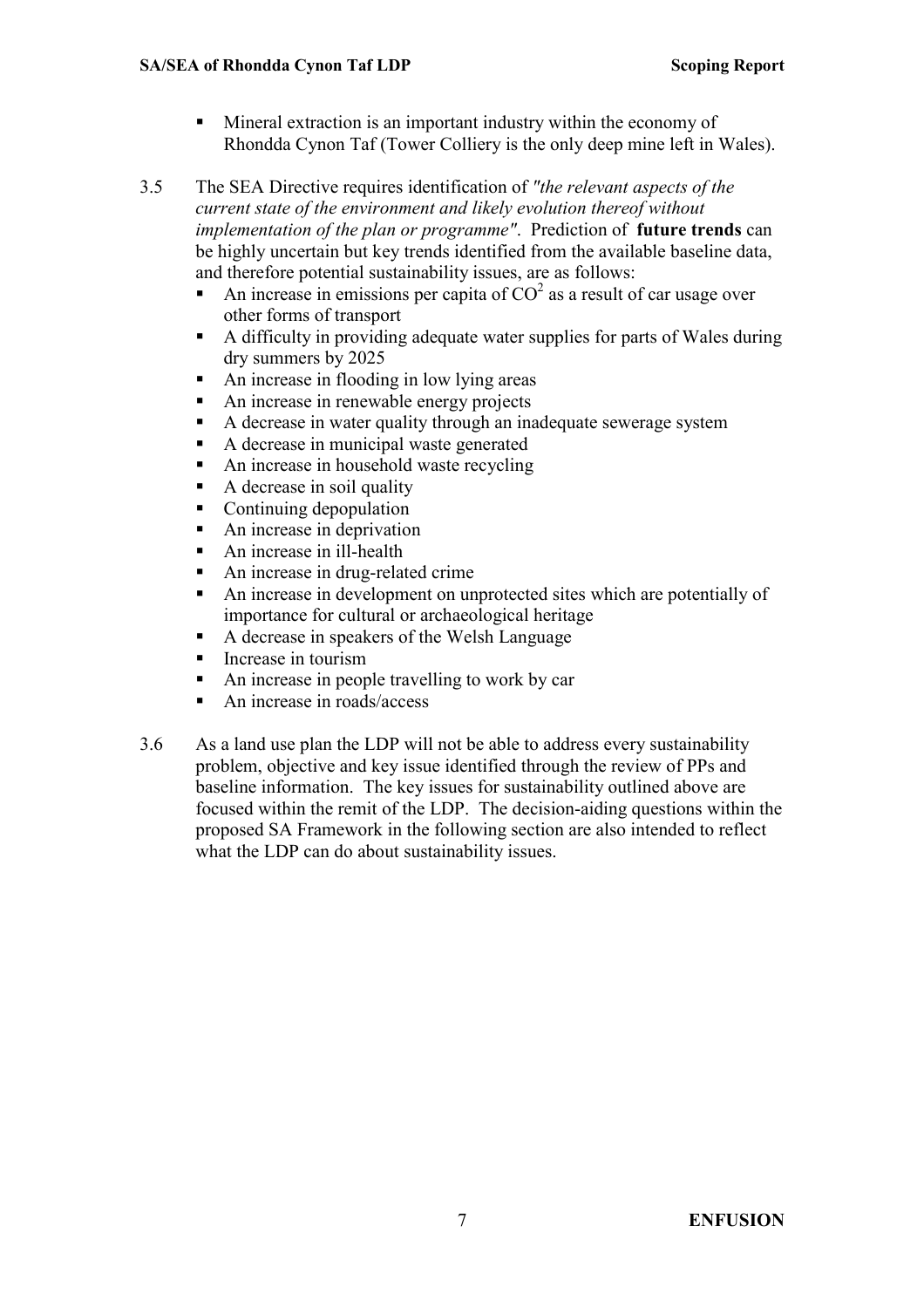#### 4.0 SA TECHNICAL WORKSHOP

- 4.1 In order to ensure a participative scoping process, a workshop was held to provide the opportunity for stakeholders to debate sustainability issues in Rhondda Cynon Taf, and what the land use planning process could do to help address them. Participants were from a range of functions both within Rhondda Cynon Taf CBC and external to the Council. The following positions/departments/teams from Rhondda Cynon Taf were represented:
	- Public Health
	- Sustainability Officer
	- Countryside Services
	- **Land Reclamation**
	- Regeneration Resources
	- Community Safety
	- Children's Services
	- **Community Health**
	- Housing Strategy
	- **Area Regeneration Partnerships**
	- Public Arts
	- Commercial Development
	- Development Planning Team
- 4.2 Representatives from the following external organisations also attended the workshop:
	- CCW
	- Cardiff County Council
	- Bridgend County Borough Council
	- Neath Port Talbot County Borough Council
	- **Merthyr Tydfil County Borough Council**
- 4.3 Upon arrival workshop participants were invited to record their two priorities for sustainability in the Borough on postcards and to arrange them in sections under high, medium and low priority. The three most prevalent issues in the high priority section were a) the provision of, and access to, housing, health, education and leisure facilities for all including the most vulnerable groups b) climate change and protection of the environment and c) economic development/employment opportunities. Other topics were the quality of the built environment, reducing the need to travel by car, town centre viability, mixed use development and the need for sustainable development to be at the heart of issues rather than an add on. The need for community involvement in plan making was also stressed.
- 4.4 The medium priority issues included action to reduce economic inactivity, maximising the use of brownfield sites for employment, the need for training and education and also reiterated many of the issues above. The need for locally created jobs for local people was identified particularly though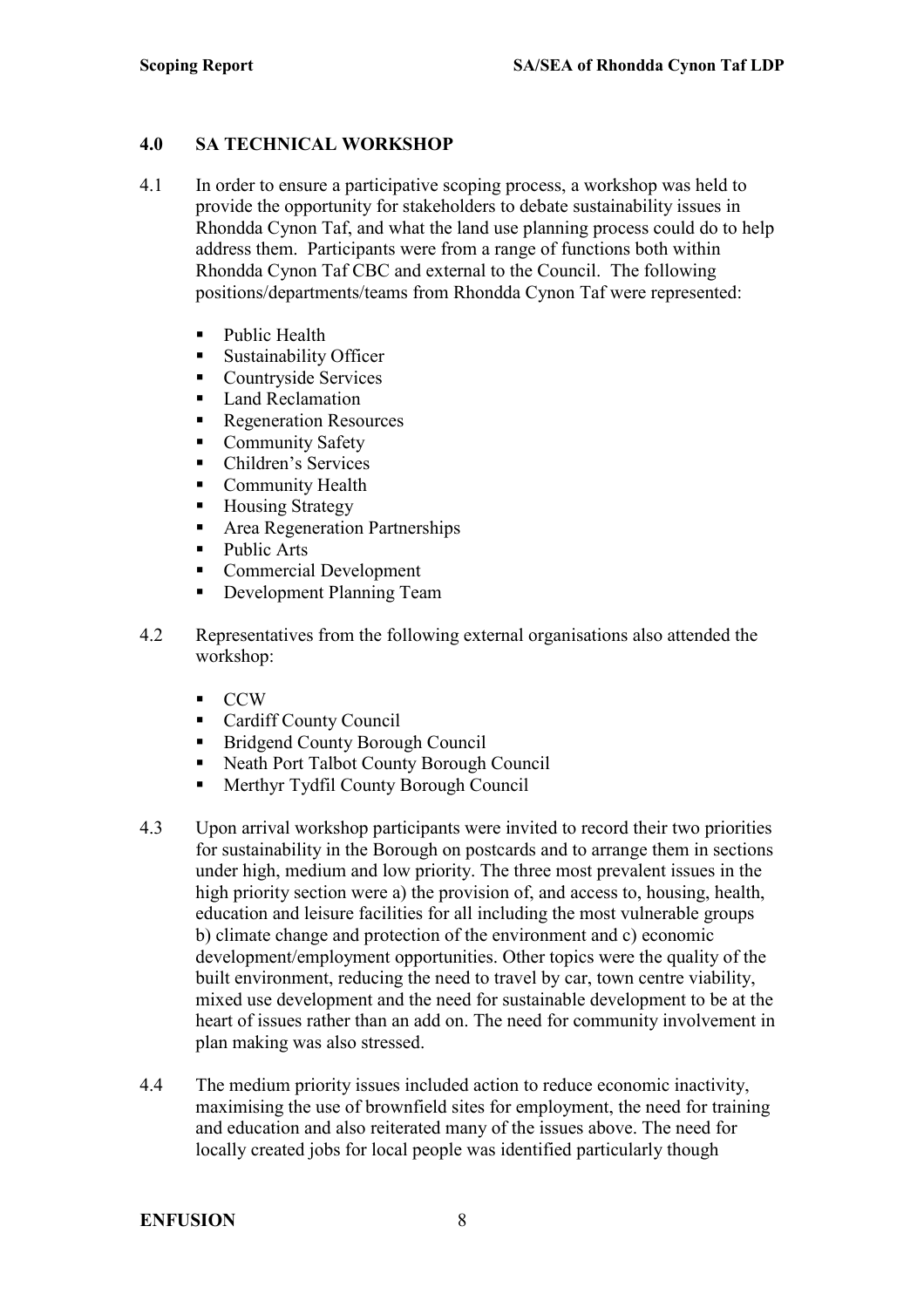securing land and spaces for small/medium scale Community Enterprise Developments, including in the cultural and creative spheres.

- 4.5 Only one issue was raised under low priority and this was the need for the LDP policies and proposals to marry with those of Cardiff Council.
- 4.6 The draft SA Framework, derived as sustainability objectives and decision aiding questions from the PP review and baseline conditions, was then discussed in three separate groups, to provide the opportunity for workshop participants to debate and suggest modifications and/or additions to the sustainability objectives. It is very important that the SA Framework is appropriate for Rhondda Cynon Taf since the content of the LDP will be assessed against it.
- 4.7 Drawing on the local knowledge of the participants has enabled us to ensure local specificity in the SA Framework, and a substantial number of changes were made to the proposed Framework in the light of participants' comments. The SA Framework incorporating these changes is presented in Section 6 of this report.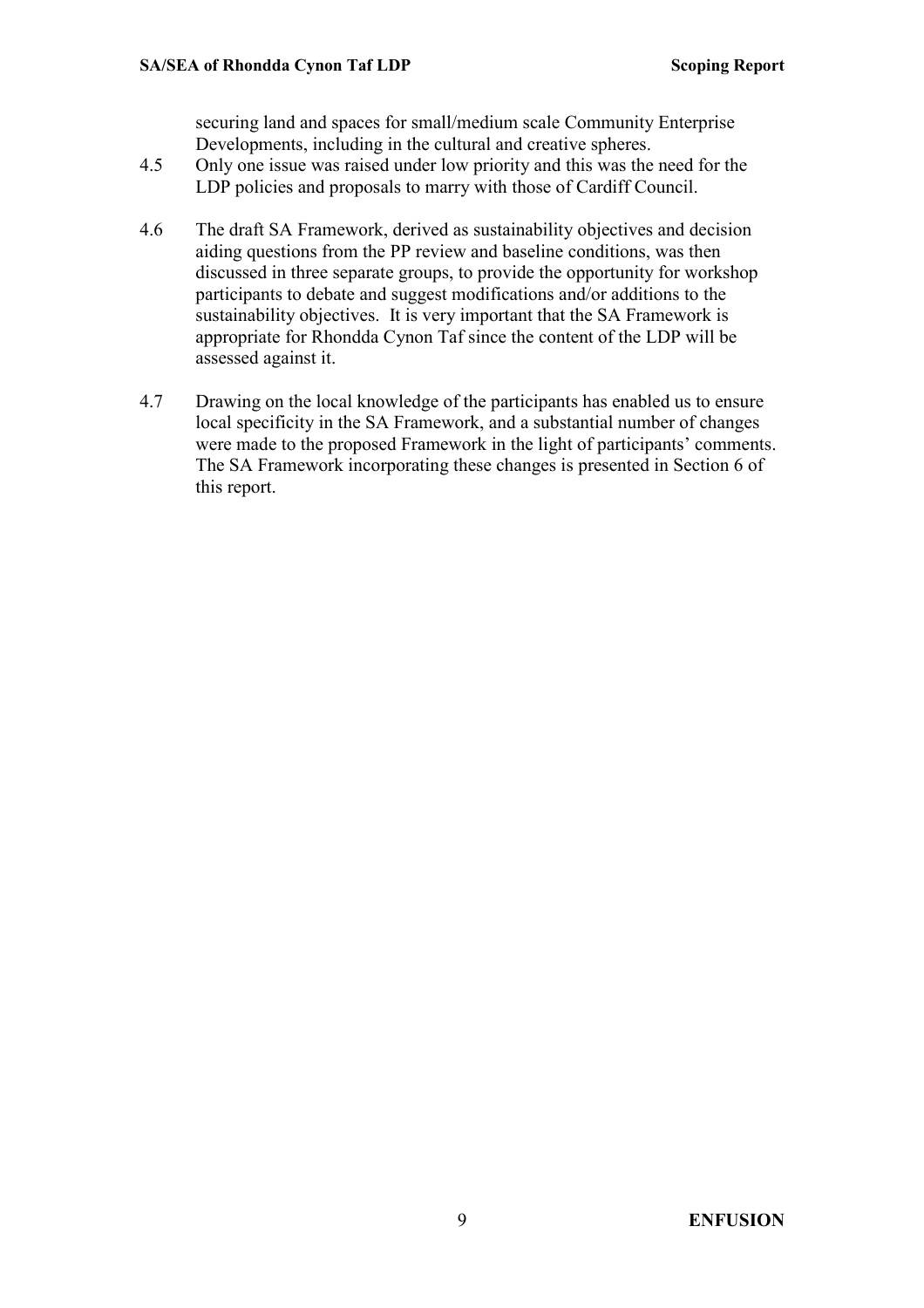#### 5.0 SUSTAINABILITY PROBLEMS, OBJECTIVES AND KEY ISSUES

- 5.1 Identification of key sustainability problems, objectives and issues assist in identifying the relevant baseline information and developing the SA Framework. It is also a requirement of SEA.
- 5.2 Key sustainability problems, objectives and issues have been identified through:
	- review of other relevant PPs
	- analysis of currently available baseline information
	- the workshop with officers of the Rhondda Cynon Taf County Borough Council and neighbouring authorities.
- 5.3 The key strategic problems, objectives and issues for sustainability identified for Rhondda Cynon Taf are set out below and are focused within the remit of the LDP. These broad issues are expanded on within the proposed SA Framework to give a directly relevant local context. The LDP is a key component in the delivery of the wider strategies for the Borough and is only able to promote sustainable development through its directions on land use. The decision aiding questions within the proposed SA Framework are designed to aid the appraiser, make the assessment locally specific, to avoid duplication and to demonstrate a clear audit trail.

#### Climate change

5.4 This issue will be affected by many of the decisions taken in the production of the LDP and its' constituent parts. The nature and location of development with the concurrent implications for car use will be fundamental in the overall development strategy. Building construction methods and the production of energy will also be significant.

#### Economic development/housing provision

5.5 This scoping exercise has revealed the need for both economic and housing development to address issues of employment levels and opportunities and choice in housing. High levels of economic inactivity, poor quality housing and depopulation combined with significant health problems are inter-related problems which the Council seeks to address. Decisions over the proposed level of development to be sought/accepted by the County will have a significant impact on the future of the area and the social and economic advantages will need to be carefully balanced against adverse environmental impact.

#### Transport

5.6 Access to employment and facilities including health and education have been identified as a very significant problem and will be a major issue to be addressed in the LDP. Some conflict between addressing the need and desire for mobility and the impacts of infrastructure development on the landscape and environment will inevitably occur and will require careful consideration of the issues raised. An integrated transport system is seen as vital to address issues of social exclusion and communication across the County.

#### ENFUSION 10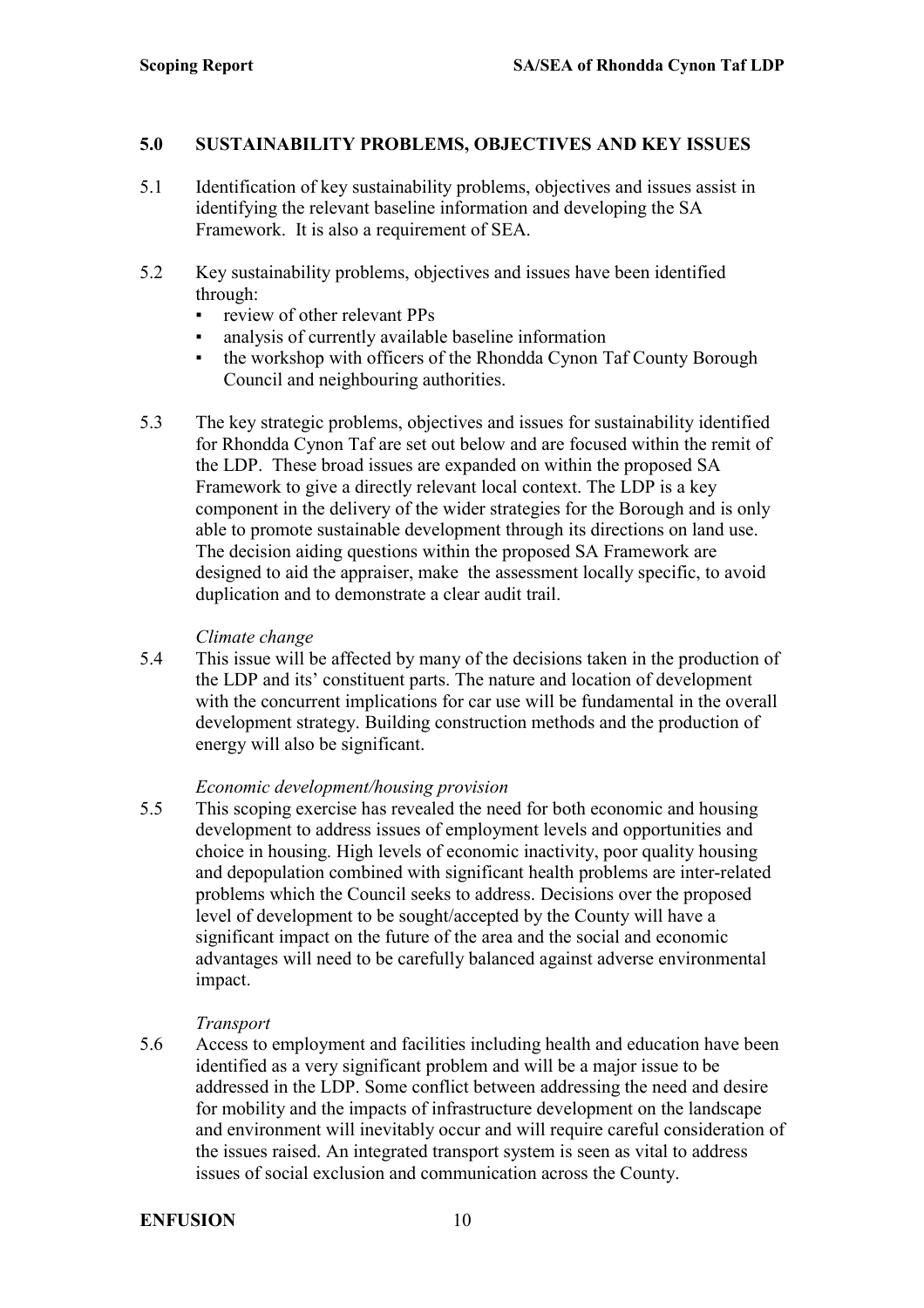#### Protection of the landscape and biodiversity

5.7 The quality of much of the landscape is recognised as an important factor in the future of the Borough. Whilst the landscape is valued for its own sake it could also play an important in creating a desirable environment in which to live and work and be the basis for an improved tourist and leisure economy for this part of Wales.

#### Town centre vitality

5.8 Regeneration of town centres could be central to retaining skills and spend within the Borough. Currently there is both skills and spend leakage which does not support the development of sustainable communities. More employment opportunities, higher quality town housing and the creation of an improved built environment could help address this issue.

#### Cultural heritage

5.9 The protection of the cultural heritage through the language, archaeology and historic landscape and built environment is important to the local community. However it has been stressed that culture should be living as well as retrospective and can play an important part in the economy of the County.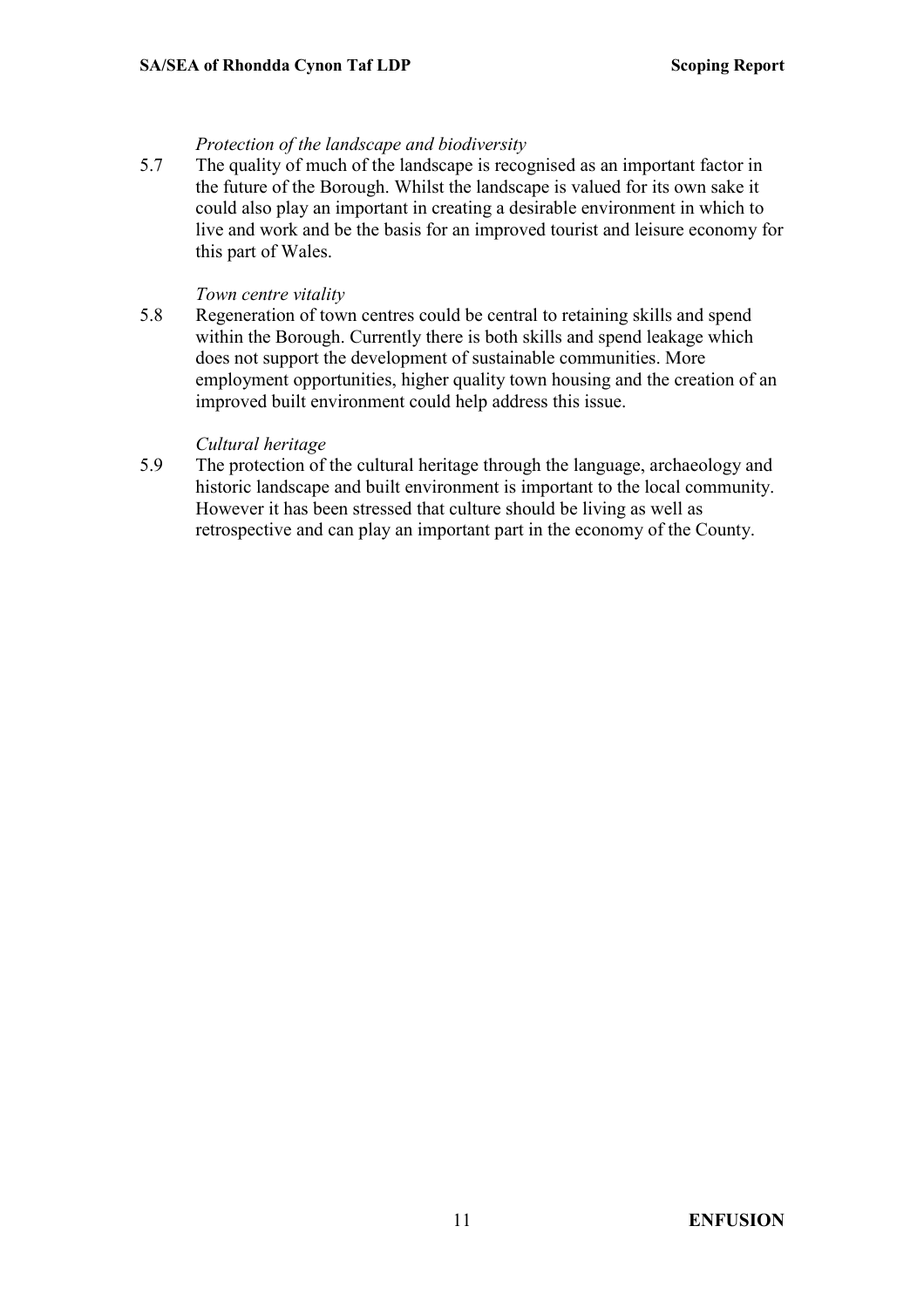#### 6.0 PROPOSED SA FRAMEWORK

- 6.1 The SA Framework presented in table 1 of this section includes a set of objectives for sustainability together with decision-aiding questions. The decision-aiding questions have been designed to assist in the appraisal as they clarify the details of the sustainability issues relevant to the sustainability objectives, as well as improving appraiser objectivity. They also ensure that the appraisal is relevant to land use planning, and make the appraisal more specific to Rhondda Cynon Taf. It is important that the SA Framework reflects local circumstances that can be influenced by the new development planning system.
- 6.2 Sustainable Development recognises that social, economic and environmental factors are interconnected, and SA aims to take an integrated approach. Accordingly, the proposed SA Framework does not categorise Objectives into Social, Economic and Environmental. It is also necessary to demonstrate compliance with the SEA requirement to assess certain environmental topics and for each SA objective we have specified the relevant SEA topics.
- 6.3 The SA Framework provides a way in which sustainability effects of a plan or programme can be described, analysed and compared. The SA methodology involves considering the content of the LDP against each SA objective. Comments about whether the content of the LDP is likely to assist or conflict with each SA objective will be recorded in tables. Where significant conflicts are identified, possible measures to offset adverse effects will be considered, with recommendations to amend the content accordingly. Underling in the table below indicates where changes were made as a result of the Technical Workshop.

| <b>SA OBJECTIVE</b>                                                                                                                                              | <b>DECISION AIDING QUESTIONS</b>                                                                                                                                                                                                                                                                                                                                                 |
|------------------------------------------------------------------------------------------------------------------------------------------------------------------|----------------------------------------------------------------------------------------------------------------------------------------------------------------------------------------------------------------------------------------------------------------------------------------------------------------------------------------------------------------------------------|
|                                                                                                                                                                  | WILL THE POLICY OR PLAN ELEMENT?                                                                                                                                                                                                                                                                                                                                                 |
| <b>Housing</b>                                                                                                                                                   |                                                                                                                                                                                                                                                                                                                                                                                  |
| Provide for the overall<br>housing requirement through<br>a mix of dwelling types<br>catering for all needs to<br>promote integrated and<br>thriving communities | Deliver good quality housing<br>Promote a mix of housing size, type and tenure<br>within each settlement?<br>Promote housing that meets the requirements of<br>those with special needs?<br>Help meet affordable housing needs to allow<br>local people to remain within communities?<br>Protect and enhance the existing housing stock<br>including the characteristic terraces |
| <b>Culture and Heritage</b>                                                                                                                                      |                                                                                                                                                                                                                                                                                                                                                                                  |
| Promote and protect the<br>Culture and Heritage<br>including landscape,<br>archaeology and language                                                              | Protect and enhance areas and buildings of<br>historical, archaeological or cultural importance,<br>and the historic landscape<br>Have regard for the entire historic environment,<br>whether protected by legislation or not.                                                                                                                                                   |

#### Table 1: SA FRAMEWORK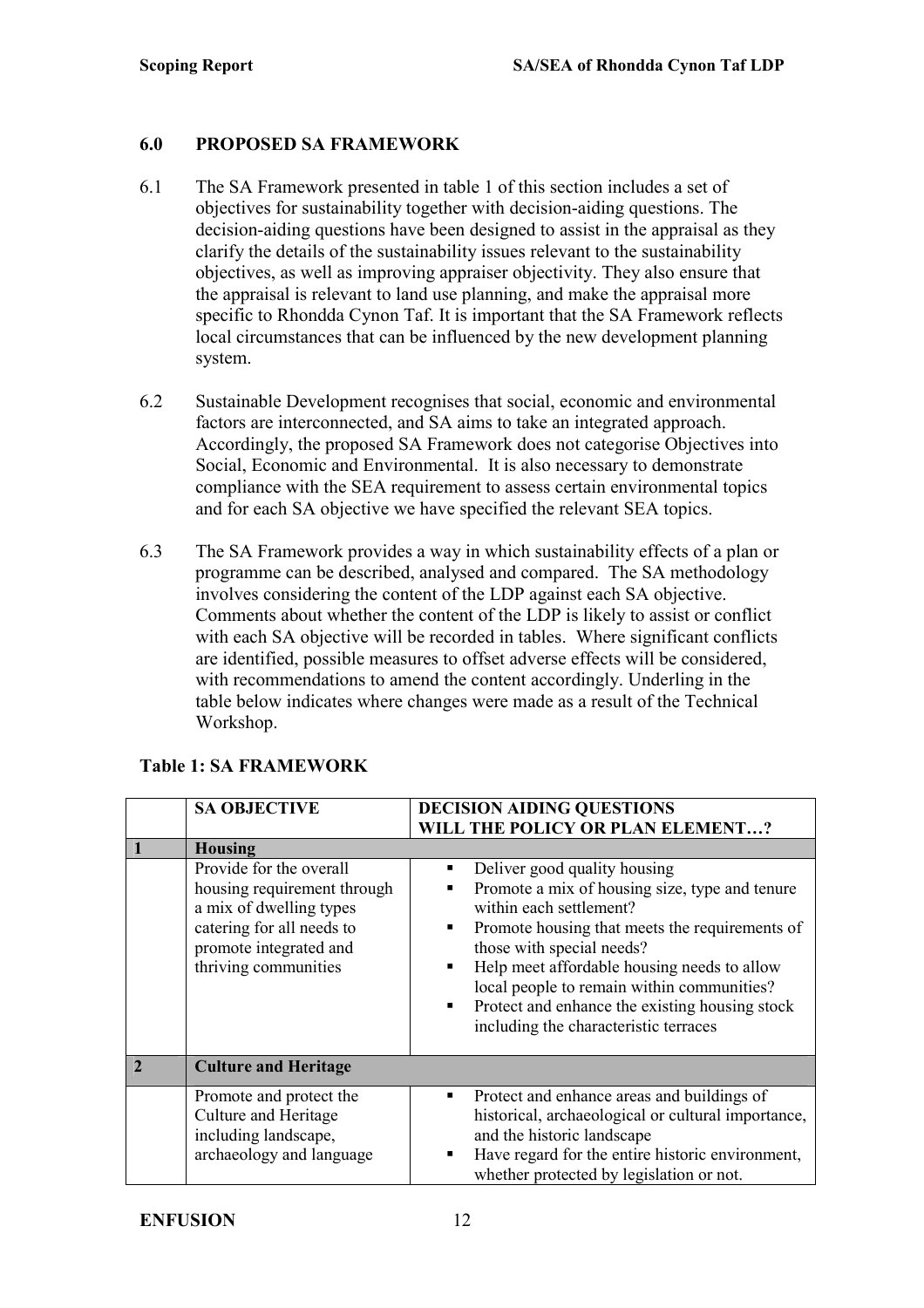|                         |                                                                                                            | Protect and enhance the industrial heritage<br>Promote the retention of the Welsh language<br>п<br>Promote sustainable access to cultural sites<br>п                                                                                                                                                                                                                                                                                                                                                                                |
|-------------------------|------------------------------------------------------------------------------------------------------------|-------------------------------------------------------------------------------------------------------------------------------------------------------------------------------------------------------------------------------------------------------------------------------------------------------------------------------------------------------------------------------------------------------------------------------------------------------------------------------------------------------------------------------------|
| $\mathbf{3}$            | <b>Communities</b>                                                                                         |                                                                                                                                                                                                                                                                                                                                                                                                                                                                                                                                     |
|                         | Promote integrated<br>communities, with<br>opportunities for living,<br>working and socialising for<br>all | Encourage provision of local community<br>ш<br>facilities and employment opportunities in<br>accessible locations<br>Help reduce disparities between the northern<br>×<br>and southern wards<br>Promote access to education for all<br>٠<br>Consider the needs of vulnerable groups<br>٠<br>Plan places with opportunities for active<br>٠<br>citizenship to promote community engagement<br>Accommodate meeting places for different<br>٠<br>cultures<br>Promote mixed development<br>٠<br>Provide equality of access for all<br>٠ |
| $\overline{\mathbf{4}}$ | <b>Health</b>                                                                                              |                                                                                                                                                                                                                                                                                                                                                                                                                                                                                                                                     |
|                         | Provide an environment that<br>encourages a healthy and<br>safe lifestyle and promotes<br>well-being       | Promote provision of and access to healthcare<br>٠<br>facilities<br>Prevent unacceptable levels of noise, light,<br>٠<br>odour and air pollution<br>Provide spaces such as allotments which will<br>٠<br>promote healthy eating<br>Protect existing open spaces<br>٠<br>Promote provision of facilities for physical<br>٠<br>recreational activities and play                                                                                                                                                                       |
| $\overline{5}$          | <b>Economy</b>                                                                                             |                                                                                                                                                                                                                                                                                                                                                                                                                                                                                                                                     |
|                         | Provide for a sustainable<br>economy.                                                                      | Encourage local growth, especially in areas of<br>$\blacksquare$<br>high unemployment and economic inactivity<br>Encourage appropriate inward and indigenous<br>investment<br>Support the rural economy<br>п<br>Promote good quality sustainable tourism<br>٠<br>Ensure the allocation of land to accommodate<br>п<br>the economic needs of the population<br>Maintain an appropriate land bank<br>п<br>Promote healthy town centres<br>٠                                                                                           |
| 6                       | <b>Employment</b>                                                                                          |                                                                                                                                                                                                                                                                                                                                                                                                                                                                                                                                     |
|                         | Provide for a diverse range<br>of job opportunities                                                        | Maximise employment opportunities<br>٠<br>Provide various opportunities for a range of<br>٠<br>skills levels<br>Provide jobs in accessible locations<br>٠<br>Accommodate training facilities to help develop<br>٠<br>a flexible skills base<br>Promote good quality jobs within key sectors<br>٠<br>Reduce the need for out commuting from the<br>٠<br>Borough for work<br>Support the retail hierarchy<br>٠<br>Promote healthy, vibrant and attractive town<br>٠                                                                   |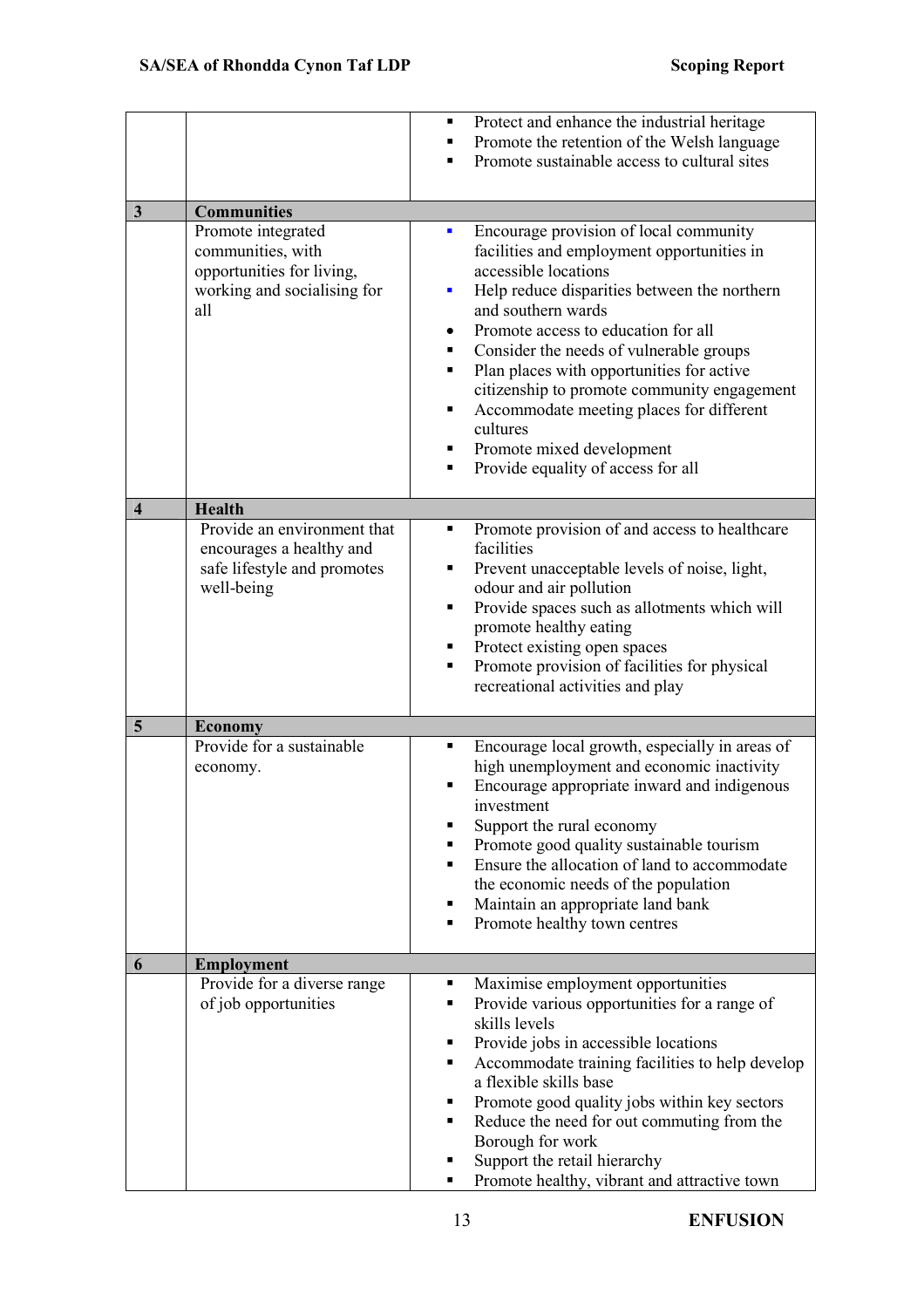|                |                                                                                                  | centres                                                                                                                                                                                                                                                                                                                                                                                                                                                                    |
|----------------|--------------------------------------------------------------------------------------------------|----------------------------------------------------------------------------------------------------------------------------------------------------------------------------------------------------------------------------------------------------------------------------------------------------------------------------------------------------------------------------------------------------------------------------------------------------------------------------|
| $\overline{7}$ | <b>Transport</b>                                                                                 |                                                                                                                                                                                                                                                                                                                                                                                                                                                                            |
|                | Reduce the need to travel and<br>promote more sustainable<br>modes of transport                  | Provide for alternatives to the private car and<br>٠<br>Improve public transport links within an<br>integrated transport strategy<br>Improve the existing road and rail network,<br>$\blacksquare$<br>especially to provide access to isolated areas<br>Provide for safe and attractive walking and<br>٠<br>cycling<br>Provide for appropriate levels of car parking to<br>٠<br>serve the needs of Rhondda Cynon Taf<br>Reduce the need to travel in new developments<br>٠ |
| 8              | <b>Built Environment</b>                                                                         |                                                                                                                                                                                                                                                                                                                                                                                                                                                                            |
|                | Provide a high quality built<br>environment that promotes<br>community pride                     | Ensure high standards of design in all new<br>٠<br>development<br>Protect and enhance local character and<br>distinctiveness, but recognise the role of<br>innovation in the built environment<br>Promote methods of sustainable construction<br>п<br>Promote Green Infrastructure for people and<br>٠<br>wildlife<br>Promote high density development where<br>٠<br>appropriate                                                                                           |
| 9              | Landscape                                                                                        |                                                                                                                                                                                                                                                                                                                                                                                                                                                                            |
|                | Improve, protect and<br>enhance the countryside                                                  | Promote the improvement of the landscape<br>٠<br>where it has been degraded as a legacy of<br>previous industrial use<br>Protect and enhance designated areas<br>٠<br>Increase opportunities for enjoyment of the<br>٠<br>countryside where appropriate                                                                                                                                                                                                                    |
| 10             | <b>Biodiversity</b>                                                                              |                                                                                                                                                                                                                                                                                                                                                                                                                                                                            |
|                | Protect and enhance the<br>diversity and abundance of<br>wildlife habitats and native<br>species | Protect and enhance valuable wildlife habitats<br>п<br>and species, both those statutorily designated<br>and those of local value<br>Avoid and, where possible, reverse habitat<br>П<br>fragmentation<br>Improve, protect and enhance the biodiversity<br>٠<br>within the water environment<br>Integrate protection and creation of habitat into<br>$\blacksquare$<br>the design of new development from the outset<br>Promote ecologically based land management<br>п     |
| 11             | Water                                                                                            |                                                                                                                                                                                                                                                                                                                                                                                                                                                                            |
|                | Improve, protect and enhance<br>the water environment                                            | Reduce and/or avoid pollution to water<br>٠<br>Promote use of sustainable drainage systems<br>٠<br>Manage and avoid exacerbating flood risk<br>$\blacksquare$<br>especially along river frontages<br>Use water efficiently<br>٠<br>Protect groundwater sources<br>٠<br>Prevent new development that will exacerbate<br>٠                                                                                                                                                   |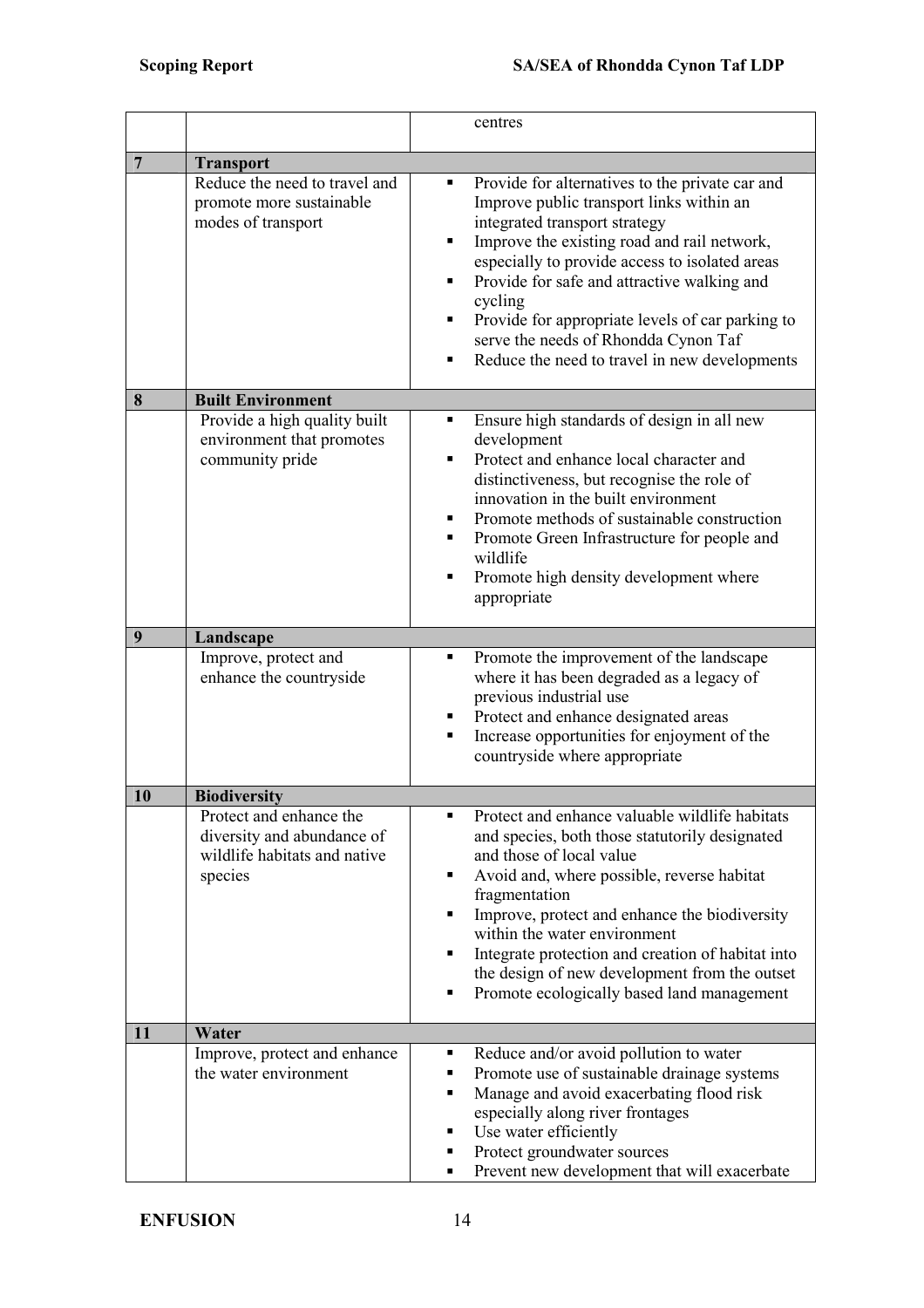|    |                                                                             | current foul drainage problems                                                                                                                                                                                                                                                                                                                                                                       |
|----|-----------------------------------------------------------------------------|------------------------------------------------------------------------------------------------------------------------------------------------------------------------------------------------------------------------------------------------------------------------------------------------------------------------------------------------------------------------------------------------------|
| 12 | <b>Climate Change</b>                                                       |                                                                                                                                                                                                                                                                                                                                                                                                      |
|    | Manage the effects of<br>climate change                                     | Consider the likely impacts of climate change<br>٠<br>on all types of infrastructure, existing and new<br>Provide habitat routes to allow species to adapt<br>$\blacksquare$<br>to the changing environment<br>Minimise greenhouse gas emissions<br>Contribute to a carbon-neutral community<br>٠                                                                                                    |
| 13 | <b>Energy</b>                                                               |                                                                                                                                                                                                                                                                                                                                                                                                      |
|    | Increase the supply of<br>renewable energy and reduce<br>energy consumption | Promote energy efficiency<br>٠<br>Encourage the development of renewables,<br>including micro-generation<br>Encourage high standards of energy efficiency<br>٠<br>in all new developments                                                                                                                                                                                                            |
| 14 | <b>Land and Soils</b>                                                       |                                                                                                                                                                                                                                                                                                                                                                                                      |
|    | Promote efficient use of land<br>and soils                                  | Encourage safe restoration of previously<br>٠<br>developed land<br>Re-use previously developed land and buildings<br>٠<br>as a priority, where appropriate<br>Optimise use of greenfield land<br>Prevent and control pollution to land and soils<br>٠                                                                                                                                                |
| 15 | <b>Waste</b>                                                                |                                                                                                                                                                                                                                                                                                                                                                                                      |
|    | Minimise waste, especially<br>waste to landfill                             | Further improve on good recycling performance<br>٠<br>including provision of facilities (domestic and<br>commercial)<br>Avoid, reduce, re-use, recycle and recover<br>٠<br>before disposal to landfill<br>Support development of alternatives to landfill,<br>including composting facilities and energy from<br>waste<br>Promote self sufficiency in terms of waste<br>management where appropriate |
| 16 | <b>Minerals</b>                                                             |                                                                                                                                                                                                                                                                                                                                                                                                      |
|    | Promote efficient and<br>appropriate use of minerals                        | Safeguard mineral resources<br>٠<br>Reuse and recycle aggregates on site<br>Limit environmental impact of mineral<br>extraction<br>Achieve a high standard of restoration and<br>п<br>aftercare                                                                                                                                                                                                      |

6.4 The table below indicates the method of assessment used when appraising the impact of the LDP against the SA Framework. The range of predicted impact runs from ++ where the impact is considered to be positive in aiding the objective to – where there will be considerable negative impact.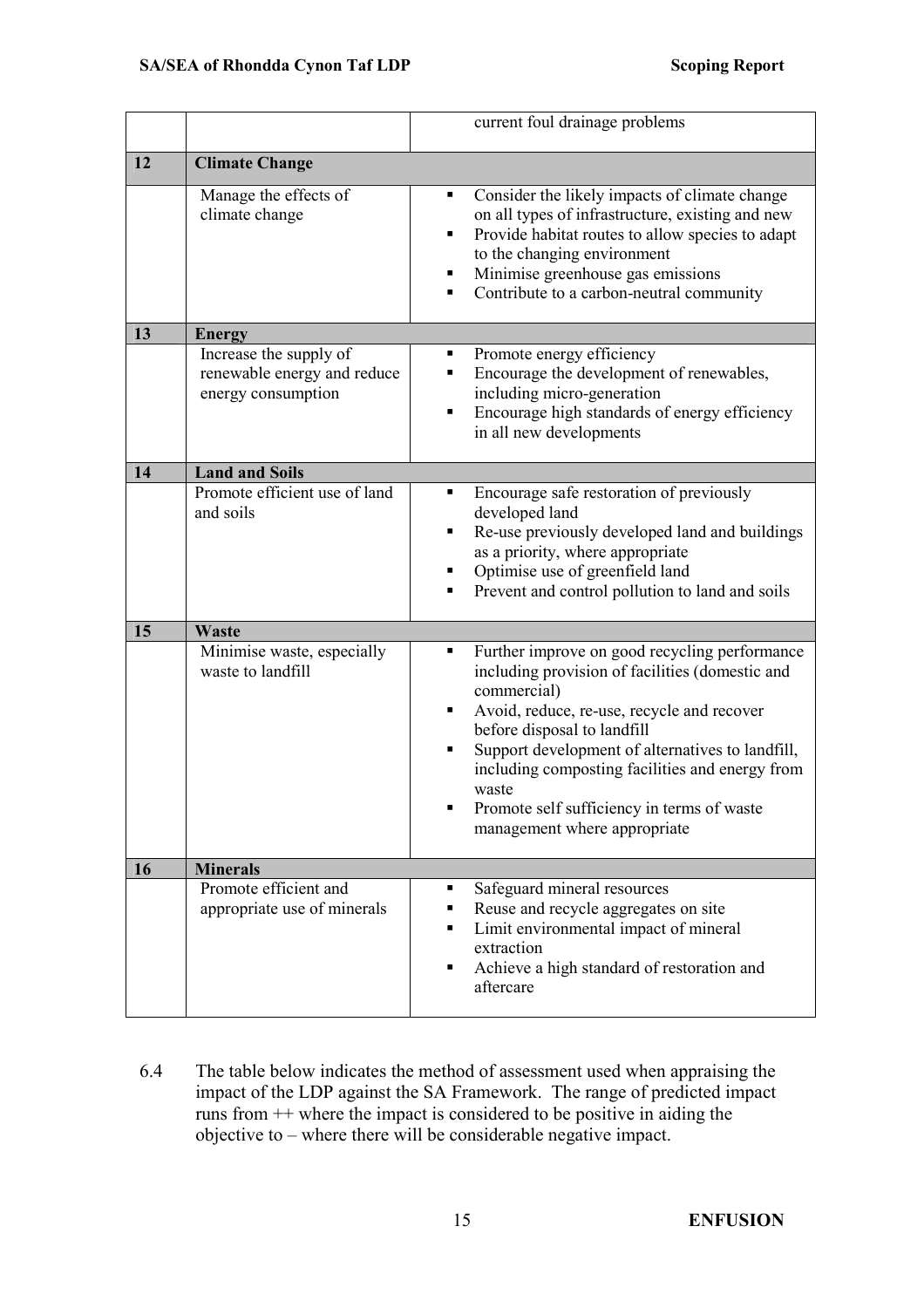| $++$                     | Option/Policy will considerably assist the sustainability objective                                             |
|--------------------------|-----------------------------------------------------------------------------------------------------------------|
| $^{+}$                   | Option/Policy will assist the sustainability objective to an extent                                             |
| $\boldsymbol{0}$         | No effect $-$ the option/policy will not affect the sustainability objective                                    |
|                          | Option/Policy will conflict with the sustainability objective to an extent                                      |
|                          | Option/Policy will conflict considerably with the sustainability objective                                      |
| $\overline{\mathcal{L}}$ | Effect unclear $-$ it is not possible to tell how the option/policy will affect the<br>sustainability objective |
|                          |                                                                                                                 |

# SA MONITORING: POTENTIAL TARGETS AND INDICATORS

- 6.5 This section discusses potential indicators and targets to help monitor the sustainability effects of the LDP. At this stage we have identified possible targets and/or indicators for each sustainability objective (from the SA Framework) to provide a suggested list for discussion. The SEA Directive requires that a 'Monitoring Strategy' is prepared for publication at a later stage for monitoring the main significant sustainability effects of the LDP. Rhondda Cynon Taf will be developing targets and indicators for monitoring both the LDP and the SA.
- 6.6 The Planning Act (2004) requires local planning authorities to produce Annual Monitoring Reports (AMRs). According to recent guidance from ODPM, "These need to include the findings of SA monitoring"<sup>6</sup>. It is intended to choose a small number of relevant and manageable indicators.
- 6.7 Comments/suggestions regarding these and other potential targets and indicators, as well as possible sources of data, are welcome.

|               | <b>Potential Targets</b>                                                                                                   | <b>Potential Indicators</b>                                                                                                                                                                                                                                                       |
|---------------|----------------------------------------------------------------------------------------------------------------------------|-----------------------------------------------------------------------------------------------------------------------------------------------------------------------------------------------------------------------------------------------------------------------------------|
|               | <b>Housing</b>                                                                                                             |                                                                                                                                                                                                                                                                                   |
|               | Reduce discrepancies between<br>housing requirement, especially<br>for affordable and special needs<br>housing, and stock. | Ratio of annual affordable or special needs<br>٠<br>housing requirement / stock of affordable or<br>special needs housing<br>Average house price compared with average<br>٠<br>earnings<br>Proportion of households unable to purchase a<br>٠<br>property<br>Population structure |
|               | <b>Culture and Heritage</b>                                                                                                |                                                                                                                                                                                                                                                                                   |
| $\mathcal{D}$ | Increase proportion of new                                                                                                 | • Number of sites designated for cultural heritage                                                                                                                                                                                                                                |

## Table 2: Potential Sustainability Targets and Indicators

 $\overline{a}$  $^6$  Sustainability Appraisal of Regional Spatial Strategies and Local Development Documents ODPM, November 2005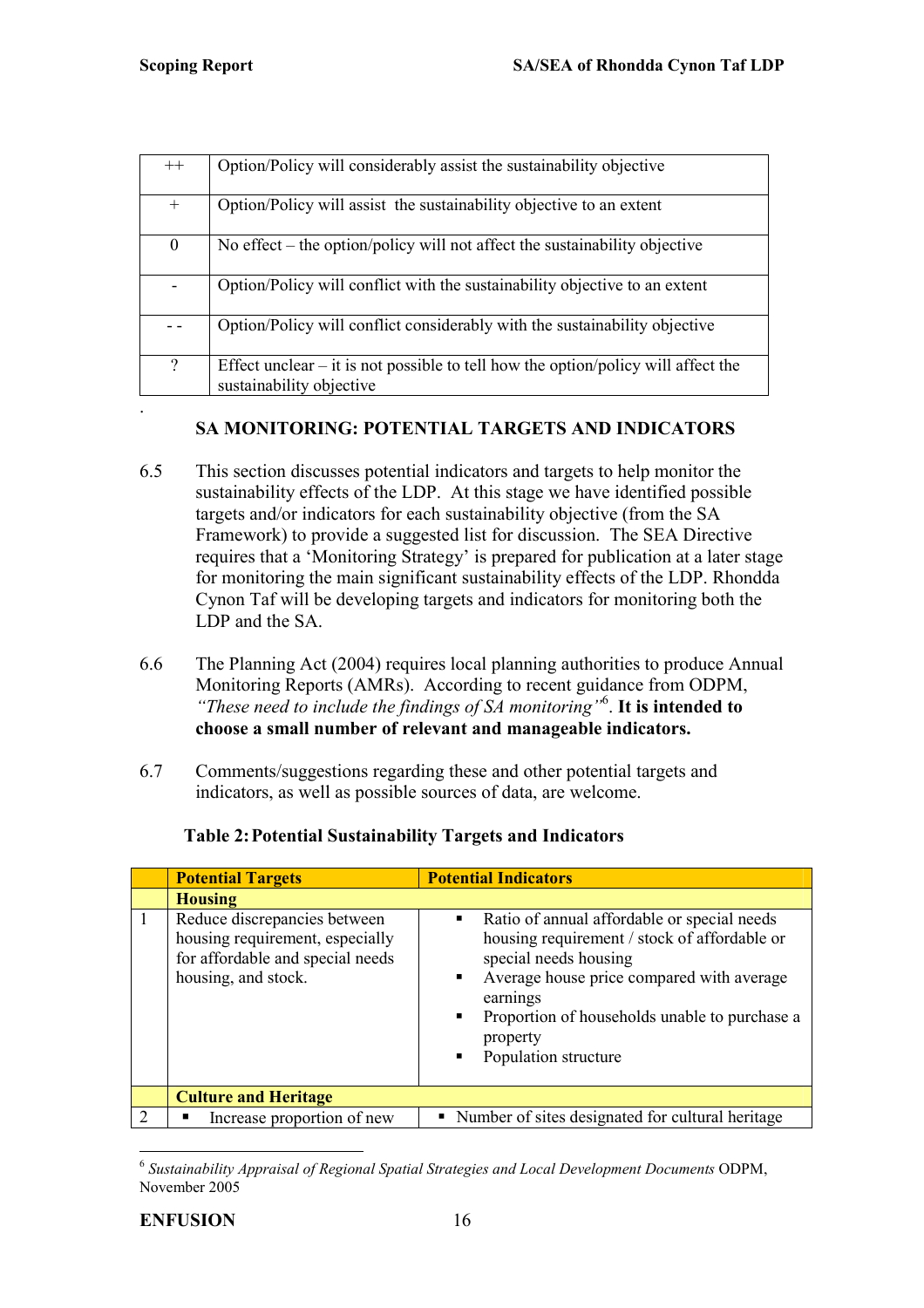|   | <b>Potential Targets</b>                                                                                                                                                                                                                                                                                                                                                                                                                      | <b>Potential Indicators</b>                                                                                                                                                                                                                                                                                                                                                                                                                                                                                                                                                                                                             |
|---|-----------------------------------------------------------------------------------------------------------------------------------------------------------------------------------------------------------------------------------------------------------------------------------------------------------------------------------------------------------------------------------------------------------------------------------------------|-----------------------------------------------------------------------------------------------------------------------------------------------------------------------------------------------------------------------------------------------------------------------------------------------------------------------------------------------------------------------------------------------------------------------------------------------------------------------------------------------------------------------------------------------------------------------------------------------------------------------------------------|
|   | development that protects or<br>enhances sites of historical<br>and cultural interest<br>Increase number of sites<br>п<br>officially protected for their<br>cultural, historical or<br>archaeological importance.                                                                                                                                                                                                                             | value<br>• Listed buildings<br>Areas of high archaeological value<br>Quality of sites                                                                                                                                                                                                                                                                                                                                                                                                                                                                                                                                                   |
|   | <b>Communities</b>                                                                                                                                                                                                                                                                                                                                                                                                                            |                                                                                                                                                                                                                                                                                                                                                                                                                                                                                                                                                                                                                                         |
| 3 | All people to have access to<br>a GP, post office, play area,<br>pub and village hall                                                                                                                                                                                                                                                                                                                                                         | Percentage with access to a daily bus service<br>٠<br>Percentage with access to a GP, post office,<br>play area, pub, village hall<br>Distance to local services<br>٠                                                                                                                                                                                                                                                                                                                                                                                                                                                                   |
|   | Reduce the number of wards<br>٠<br>that are among the 100 most<br>deprived in Wales<br>Increase percentage of<br>п<br>people with qualifications<br>and improve skills                                                                                                                                                                                                                                                                        | Proportion of the population who live in<br>٠<br>wards that rank amongst the 100 most<br>deprived in Wales<br>Differences in car ownership between wards<br>٠<br>Gap in infant and early childhood death and<br>٠<br>illness between socio-economic groups<br>Adult education<br>٠<br>Voluntary activity<br>п                                                                                                                                                                                                                                                                                                                           |
|   | <b>Health</b>                                                                                                                                                                                                                                                                                                                                                                                                                                 |                                                                                                                                                                                                                                                                                                                                                                                                                                                                                                                                                                                                                                         |
|   | Increase access to physical<br>٠<br>recreation facilities<br>Design to encourage walking<br>٠<br>and cycling<br>Decrease in the number of<br>Е<br>people with limiting long<br>term illness or general health<br>'not good'<br><b>Economy</b><br>Broaden Economic base<br>$\blacksquare$<br>Increase opportunities to<br>$\blacksquare$<br>work within the district<br>Support rural economy<br>٠<br>Support Objective 1 funding<br>■<br>aims | Life expectancy<br>٠,<br>Death rates from circulatory disease, cancer,<br>٠<br>accidents and suicide<br>Residents' description of their own health<br>٠<br>Proportion of residents who feel safe or fairly<br>safe<br>Area of space allocated for physical recreation<br>٠<br>Length of cycle routes and footpaths.<br>٠<br>Percentage of economic activity by sector<br>٠<br>Gross Domestic Product or Gross Value<br>Added as a percentage of the EU average<br>Allocations that provide premises for a range<br>٠<br>of different employment needs<br>Number of visitors to Rhondda Cynon Taf<br>٠<br>Town centre vacancy rates<br>٠ |
|   | <b>Employment</b>                                                                                                                                                                                                                                                                                                                                                                                                                             |                                                                                                                                                                                                                                                                                                                                                                                                                                                                                                                                                                                                                                         |
|   | Decrease unemployment                                                                                                                                                                                                                                                                                                                                                                                                                         | Percentage of resident working age population<br>п<br>employed<br>Percentage of population receiving benefits<br>٠<br>Distribution of workforce across sectors<br>٠<br>(percentages)<br>Proportion of workforce employed in the<br>agricultural sector<br>Percentage of people living as well as working<br>٠<br>within the County Borough<br>Percentage of allocated employment land<br>٠<br>taken up                                                                                                                                                                                                                                  |
|   | <b>Transport</b>                                                                                                                                                                                                                                                                                                                                                                                                                              |                                                                                                                                                                                                                                                                                                                                                                                                                                                                                                                                                                                                                                         |
|   | Build on existing road and<br>Ξ                                                                                                                                                                                                                                                                                                                                                                                                               | Percentage change in public transport use<br>٠                                                                                                                                                                                                                                                                                                                                                                                                                                                                                                                                                                                          |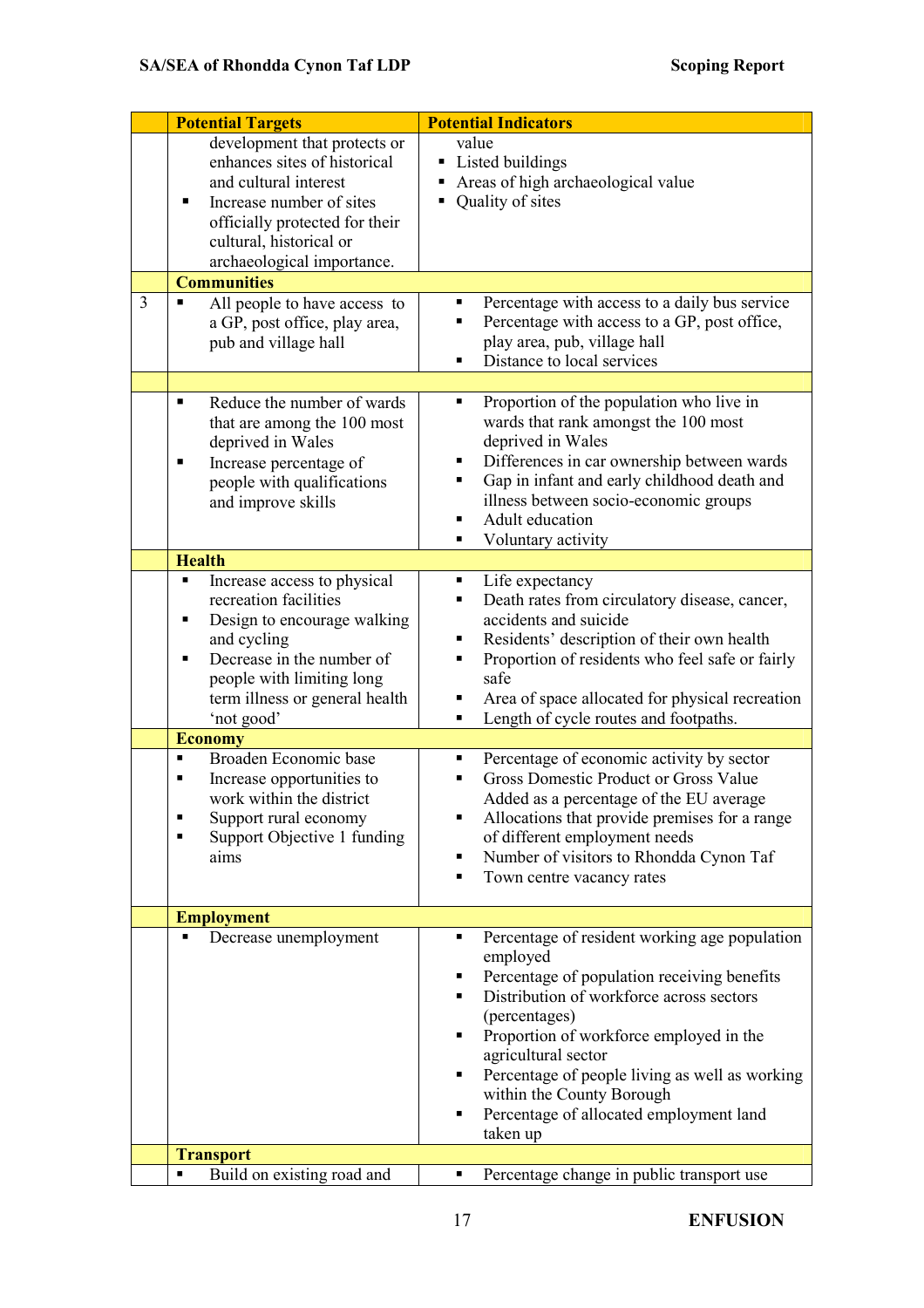| <b>Potential Targets</b>                                                                                                                                                                                                                                 | <b>Potential Indicators</b>                                                                                                                                                                                                                                                                                                                                                                                                              |
|----------------------------------------------------------------------------------------------------------------------------------------------------------------------------------------------------------------------------------------------------------|------------------------------------------------------------------------------------------------------------------------------------------------------------------------------------------------------------------------------------------------------------------------------------------------------------------------------------------------------------------------------------------------------------------------------------------|
| rail network<br>Locate new development in<br>٠<br>sustainable locations,<br>reducing the need to travel<br>Promote more sustainable<br>٠<br>modes of transport.                                                                                          | Number of public transport routes connecting<br>service centres with residential areas<br>Length of cycle and walking routes<br>٠<br>Percentage of people travelling to work by car<br>٠                                                                                                                                                                                                                                                 |
| <b>Built Environment</b>                                                                                                                                                                                                                                 |                                                                                                                                                                                                                                                                                                                                                                                                                                          |
| Increase opportunities for<br>Ξ<br>community participation in<br>design of new developments                                                                                                                                                              | Community perception of design quality<br>٠<br>Proportion of new developments delivering<br>benefits for the public realm<br>Energy efficiency of new buildings and<br>Ξ<br>developments                                                                                                                                                                                                                                                 |
| <b>Landscape</b>                                                                                                                                                                                                                                         |                                                                                                                                                                                                                                                                                                                                                                                                                                          |
| Achieve favourable<br>$\blacksquare$<br>conditions of nationally and<br>locally important landscape<br>designations                                                                                                                                      | Proportion of designated and non designated<br>٠<br>landscapes and in favourable condition<br>Change in countryside character and quality<br>٠<br>Change in access to the countryside by means<br>$\blacksquare$<br>other than the car<br>Amount of new build within designated areas<br>$\blacksquare$                                                                                                                                  |
| <b>Biodiversity</b>                                                                                                                                                                                                                                      |                                                                                                                                                                                                                                                                                                                                                                                                                                          |
| Protect and enhance the rich<br>Ξ<br>biodiversity<br>Achieve an improvement in<br>$\blacksquare$<br>the water environment                                                                                                                                | Percentage change in Rhondda Cynon Taf<br>$\blacksquare$<br>BAP priority habitats and species<br>Area, quality and connectivity of biodiversity<br>٠<br>habitats (potentially categorised e.g.<br>woodland)<br>Changes in populations of selected<br>٠<br>characteristic species<br>Proportion of new developments delivering<br>٠<br>habitat creation or restoration<br>Improvement in fish stocks within the water<br>٠<br>environment |
| Water                                                                                                                                                                                                                                                    |                                                                                                                                                                                                                                                                                                                                                                                                                                          |
| Improve water quality<br>No development should<br>exacerbate current foul<br>drainage problems.<br>Flood Risk to be considered<br>$\blacksquare$<br>in new development.<br>developments over x ha to<br>Ξ<br>incorporate sustainable<br>drainage systems | River water quality<br>Properties at risk from flooding<br>% of new developments with Sustainable<br>Drainage Systems<br>Water consumption per household<br>٠<br>Development within groundwater Source<br>٠<br><b>Protection Zones</b>                                                                                                                                                                                                   |
| <b>Climate Change</b>                                                                                                                                                                                                                                    |                                                                                                                                                                                                                                                                                                                                                                                                                                          |
| Decrease greenhouse gas<br>٠<br>emissions<br>Decrease impacts from the<br>٠<br>effects of Climate Change                                                                                                                                                 | Flood events<br>٠<br>Emissions of greenhouse gases<br>$\blacksquare$                                                                                                                                                                                                                                                                                                                                                                     |
| <b>Energy</b><br>Maximise the use of<br>Е                                                                                                                                                                                                                | Percentage of developments and buildings<br>٠                                                                                                                                                                                                                                                                                                                                                                                            |
| renewable energy<br>Encourage efficient design in<br>Ξ<br>development                                                                                                                                                                                    | meeting BREEM Standards<br>MW of energy generated from renewable<br>٠<br>sources<br>Proportion of energy needs being met from<br>٠<br>renewable sources                                                                                                                                                                                                                                                                                  |